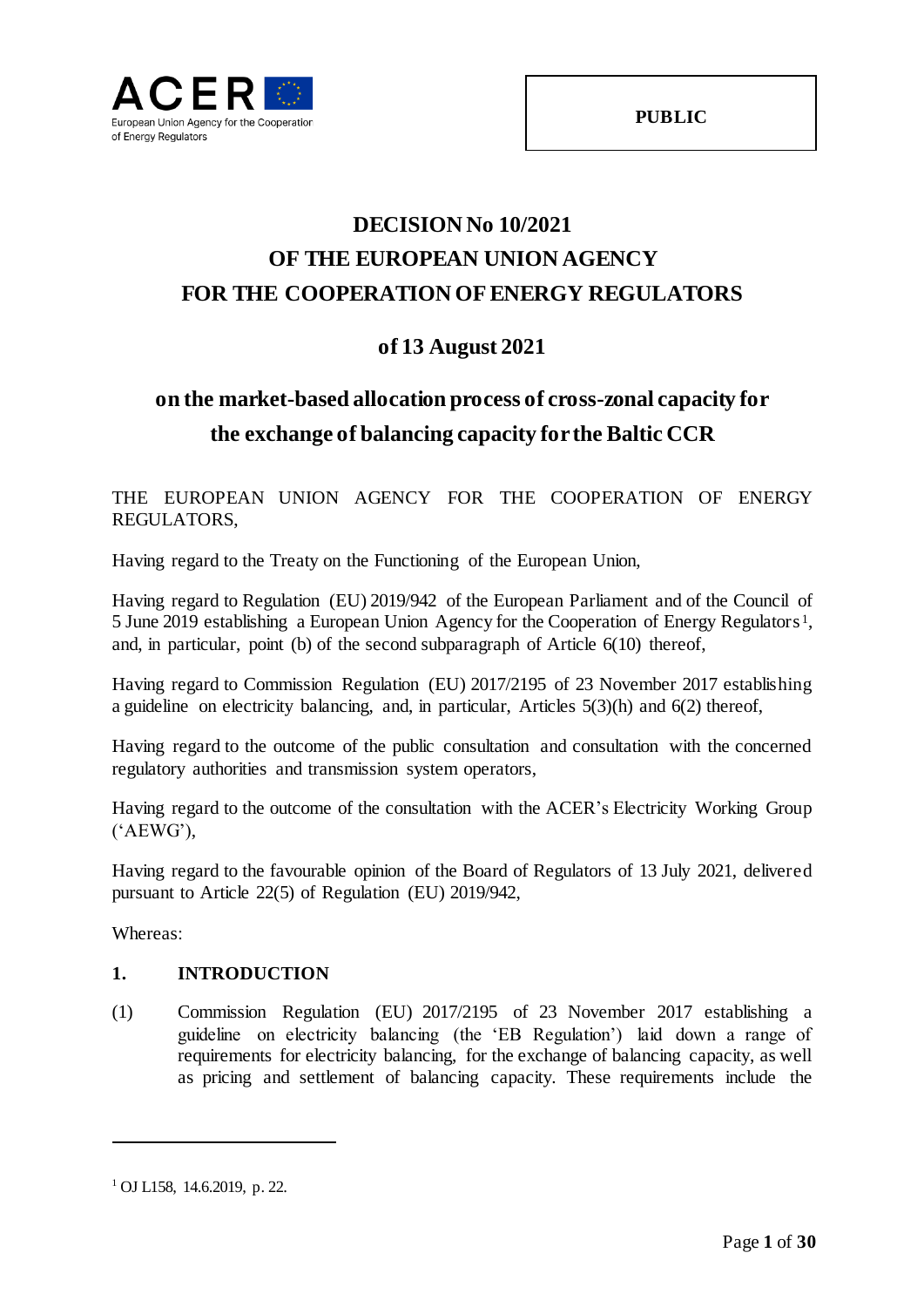possibility for the transmission system operators of a capacity calculation region ('CCR') to develop a methodology for a market-based allocation process of crosszonal capacity for the exchange of balancing capacity or sharing of reserves.

- (2) Pursuant to Articles 4(1) and 5(3)(h) of the EB Regulation, transmission system operators of a CCR may agree on a common proposal for the market-based allocation process of cross-zonal capacity for the exchange of balancing capacity or sharing of reserves in accordance with Article 41(1) of the EB Regulation and submit it to the regulatory authorities of that CCR for approval. In accordance with Article 5(6) of the EB Regulation, regulatory authorities shall reach an agreement and take a decision within six months after the receipt of the proposal by the last regulatory authority.
- (3) Regulatory authorities can require an amendment to the proposal in accordance with Article 6(1) of the EB Regulation where transmission system operators have two months to submit an amended proposal to regulatory authorities. Then, regulatory authorities have two months to decide on the amended proposal. When regulatory authorities fail to reach an agreement within the two-month period after the submission of the amended proposal or upon their joint request, ACER, pursuant to Article 6(2) of the EB Regulation, shall adopt a decision concerning the proposal in accordance with point (b) of the second subparagraph of Article 6(10) of Regulation (EU) 2019/942.
- (4) This Decision of ACER follows from the request of regulatory authorities of the Baltic CCR that ACER adopts a decision on the proposal for a market-based allocation process of cross-zonal capacity for the exchange of balancing capacity or sharing of reserves methodology, which the transmission system operators of the Baltic CCR (hereafter referred to as 'the TSOs') submitted to the regulatory authorities of the Baltic CCR (hereafter referred to as 'the regulatory authorities') for approval and on which the regulatory authorities could not agree on. Annex I to this Decision sets out the methodology pursuant to Article 41(1) of the EB Regulation as decided by ACER.

## **2. PROCEDURE**

l

## **2.1. Proceedings before regulatory authorities**

- (5) Article 41(1) of the EB Regulation allows the TSOs to submit a proposal for a marketbased allocation process of cross-zonal capacity for the exchange of balancing capacity or sharing of reserves methodology by two years after the entry into force of the EB Regulation. As the EB Regulation entered into force on 18 December 2017, the deadline to submit a proposal was 18 December 2019.
- <span id="page-1-0"></span>(6) On 4 November 2019, the TSOs published for public consultation the draft proposal<sup>2</sup> for the 'Baltic CCR's Proposal for a Methodology for a market-based allocation

<sup>&</sup>lt;sup>2</sup> [https://consultations.entsoe.eu/markets/ebgl-art-41-baltic-ccr-market-based](https://consultations.entsoe.eu/markets/ebgl-art-41-baltic-ccr-market-based-czca/supporting_documents/Baltic%20CCRs%20CZCA%20proposal_20191009.pdf)[czca/supporting\\_documents/Baltic%20CCRs%20CZCA%20proposal\\_20191009.pdf](https://consultations.entsoe.eu/markets/ebgl-art-41-baltic-ccr-market-based-czca/supporting_documents/Baltic%20CCRs%20CZCA%20proposal_20191009.pdf)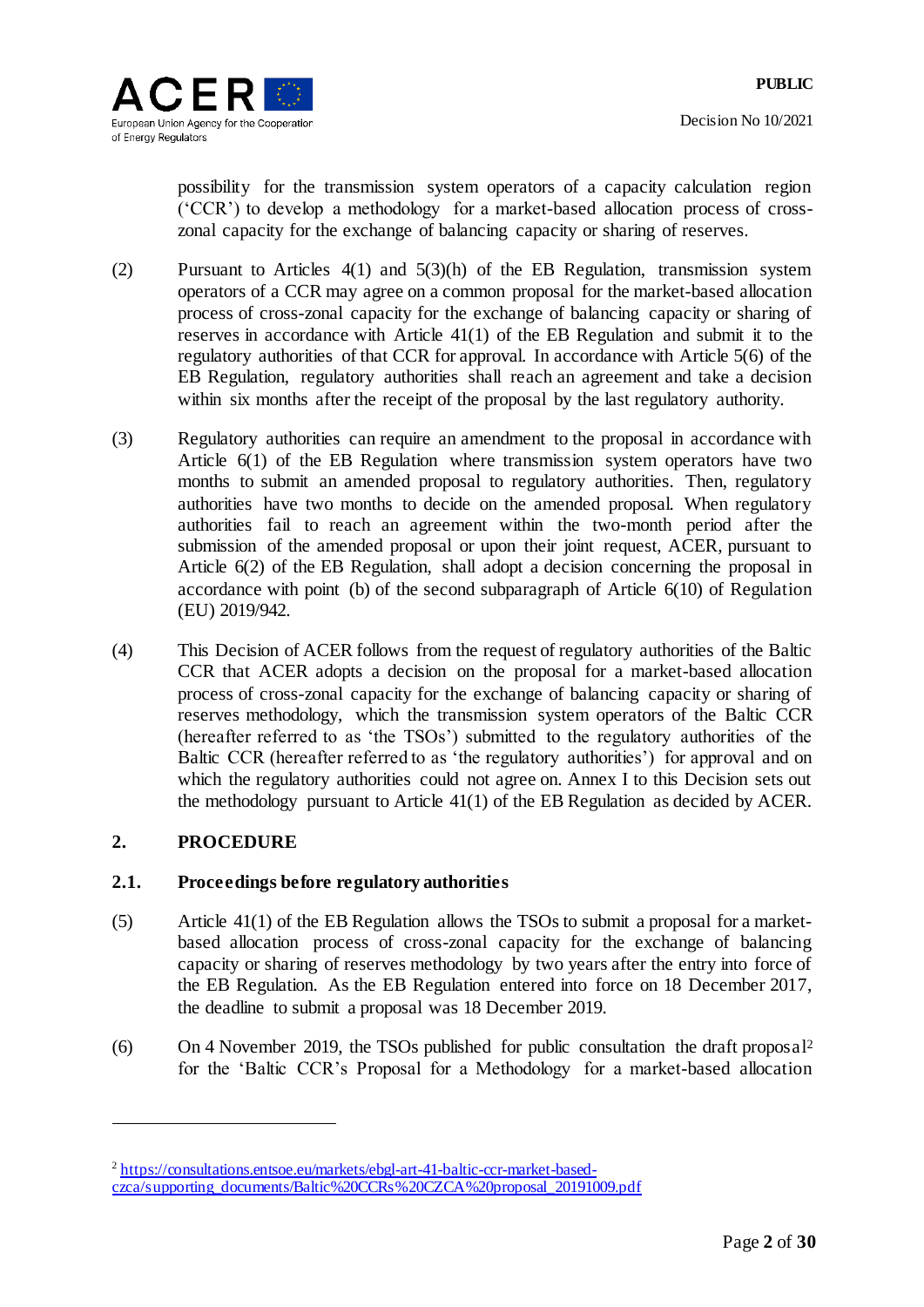process of cross zonal capacity for the exchange of balancing capacity or sharing of reserves in accordance with Article 41 of the Commission Regulation (EU) 2017/2195 of 23 November 2017 establishing a guideline on electricity balancing'. The consultation lasted from 4 November 2019 to 4 December 2019.

- (7) On 18 December 2019, the TSOs submitted to the regulatory authorities a 'Baltic CCR's Methodology for a market-based allocation process of cross zonal capacity for the exchange of balancing capacity or sharing of reserves in accordance with Article 41 of the Commission Regulation (EU) 2017/2195 of 23 November 2017 establishing a guideline on electricity balancing<sup>3</sup>, which was received by the last regulatory authority on 20 December 2019.
- (8) The regulatory authorities jointly agreed to request an amendment and sent this request to the TSOs. The last regulatory authority issued the request for amendment nationally on 19 June 2020.
- (9) On 13 August 2020, the TSOs resubmitted the amended 'Baltic CCR's Methodology for a market-based allocation process of cross zonal capacity for the exchange of balancing capacity or sharing of reserves in accordance with Article 41 of the Commission Regulation (EU) 2017/2195 of 23 November 2017 establishing a guideline on electricity balancing' 4 to the regulatory authorities. The last regulatory authority received the Proposal on 31 August 2020. Therefore, the new deadline for approval by the regulatory authorities was 31 October 2020.
- (10) The regulatory authorities jointly agreed to request a second amendment and sent this request to the TSOs. The last regulatory authority issued the request for amendment nationally on 30 October 2020.
- (11) On 30 December 2020, the TSOs resubmitted the amended 'Baltic CCR's Methodology for a market-based allocation process of cross zonal capacity for the exchange of balancing capacity or sharing of reserves in accordance with Article 41 of the Commission Regulation (EU) 2017/2195 of 23 November 2017 establishing a guideline on electricity balancing<sup>'5</sup> to the regulatory authorities (hereafter referred to as the 'Proposal'). The last regulatory authority received the Proposal on 31 December 2020. Therefore, the new deadline for approval by the regulatory authorities was 28 February 2021.

[BALANCING/12%20CZCAM/Action%2011%20-%20MB%20CZCA%20Baltic%20amended%20proposal.pdf](http://www.acer.europa.eu/en/Electricity/MARKET-CODES/ELECTRICITY-BALANCING/12%20CZCAM/Action%2011%20-%20MB%20CZCA%20Baltic%20amended%20proposal.pdf) 5 [http://www.acer.europa.eu/en/Electricity/MARKET-CODES/ELECTRICITY-](http://www.acer.europa.eu/en/Electricity/MARKET-CODES/ELECTRICITY-BALANCING/12%20CZCAM/Action%2018%20-%20MB%20CZCA%20Baltic%20second%20amended%20proposal.pdf)[BALANCING/12%20CZCAM/Action%2018%20-](http://www.acer.europa.eu/en/Electricity/MARKET-CODES/ELECTRICITY-BALANCING/12%20CZCAM/Action%2018%20-%20MB%20CZCA%20Baltic%20second%20amended%20proposal.pdf)

l

<sup>&</sup>lt;sup>3</sup> [http://www.acer.europa.eu/en/Electricity/MARKET-CODES/ELECTRICITY-](http://www.acer.europa.eu/en/Electricity/MARKET-CODES/ELECTRICITY-BALANCING/12%20CZCAM/Action%204%20-%20MB%20CZCA%20Baltic%20proposal.pdf)

[BALANCING/12%20CZCAM/Action%204%20-%20MB%20CZCA%20Baltic%20proposal.pdf](http://www.acer.europa.eu/en/Electricity/MARKET-CODES/ELECTRICITY-BALANCING/12%20CZCAM/Action%204%20-%20MB%20CZCA%20Baltic%20proposal.pdf)

<sup>&</sup>lt;sup>4</sup> [http://www.acer.europa.eu/en/Electricity/MARKET-CODES/ELECTRICITY-](http://www.acer.europa.eu/en/Electricity/MARKET-CODES/ELECTRICITY-BALANCING/12%20CZCAM/Action%2011%20-%20MB%20CZCA%20Baltic%20amended%20proposal.pdf)

[<sup>%20</sup>MB%20CZCA%20Baltic%20second%20amended%20proposal.pdf](http://www.acer.europa.eu/en/Electricity/MARKET-CODES/ELECTRICITY-BALANCING/12%20CZCAM/Action%2018%20-%20MB%20CZCA%20Baltic%20second%20amended%20proposal.pdf)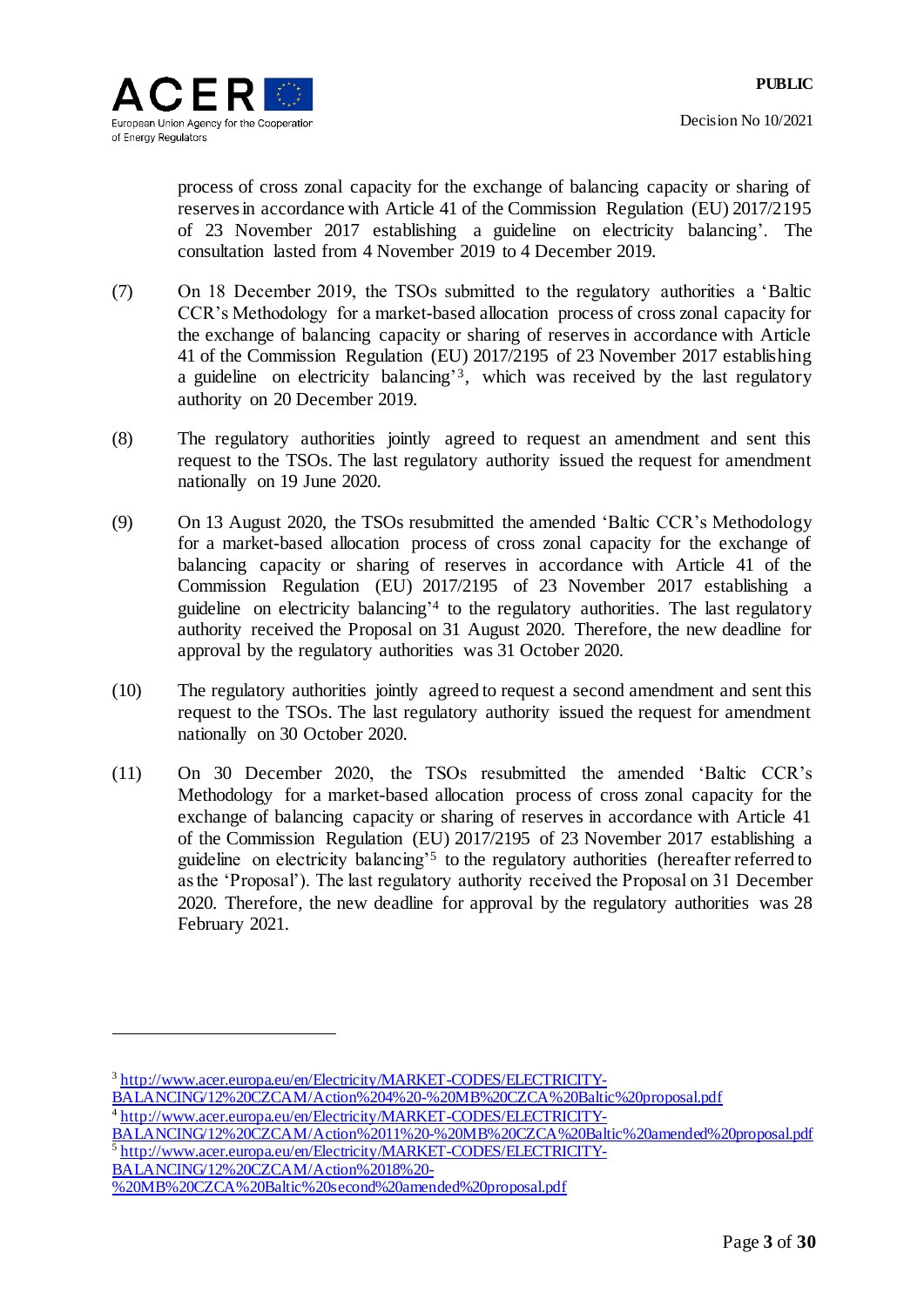

## **2.2. Proceedings before ACER**

- <span id="page-3-0"></span>(12) On 26 February 2021 ACER was notified via the ACER notification survey tool and via email that the regulatory authorities were not able to reach an agreement within the two-month deadline and requested ACER to adopt a decision on the Proposal pursuant to Article 6(10) of Regulation 2019/942. This notification included a description of the legal context and an assessment of the Proposal by the regulatory authorities.
- (13) Between 12 April and 2 May 2021, ACER held a public consultation  $6$  on the Proposal, seeking views from all interested parties. Annex II provides a summary of comments received along with ACER's responses to these comments. 7
- <span id="page-3-1"></span>(14) Between 26 February 2021 and 1 June 2021, ACER engaged in discussions with the TSOs and regulatory authorities. These discussions involved numerous conference calls and electronic exchange of documents, allowing ACER to gather information and form its preliminary position on the Proposal. These discussions focused on ACER's assessment framework as described in section 6.1 and on reaching a common understanding or exchanging views on aspects of the Proposal as referred to in section [5.2.](#page-5-0)
- (15) Between 1 and 14 June 2021, ACER consulted the TSOs and regulatory authorities on its preliminary position, by sharing an updated version of the Proposal setting out its suggested amendments and reasoning for these amendments. The consulted parties provided their views by 14 June. These views are summarised in section [5.4.](#page-5-1)
- (16) ACER considered all the written comments received on its preliminary position, and further discussed them with the individual stakeholders, where necessary. Following this process, ACER introduced further amendments to the Proposal to take some issues raised by the consulted parties into account.
- (17) The AEWG was consulted between 17 and 24 June 2021, and provided its advice on 24 June 2021 (see section [5.5\)](#page-7-0).
- (18) On 13 July 2021, ACER's BoR issued a favourable opinion pursuant to Article 22(5)(a) of Regulation (EU) 2019/942.

## **3. ACER'S COMPETENCE TO DECIDE ON THE PROPOSAL**

(19) Pursuant to Article 6(2) of the EB Regulation, where the regulatory authorities have not been able to reach an agreement or upon their joint request, ACER shall adopt a

l

[https://www.acer.europa.eu/Official\\_documents/Public\\_consultations/Pages/PC\\_2021\\_E\\_02.aspx.](https://www.acer.europa.eu/Official_documents/Public_consultations/Pages/PC_2021_E_02.aspx)

<sup>6</sup>PC/2021/E/02, see ACER's consultation page:

<sup>&</sup>lt;sup>7</sup> This is a summary and not to be considered a complete representation of the comments received. All nonconfidential responses are published on ACER's consultation page (see footnote 6).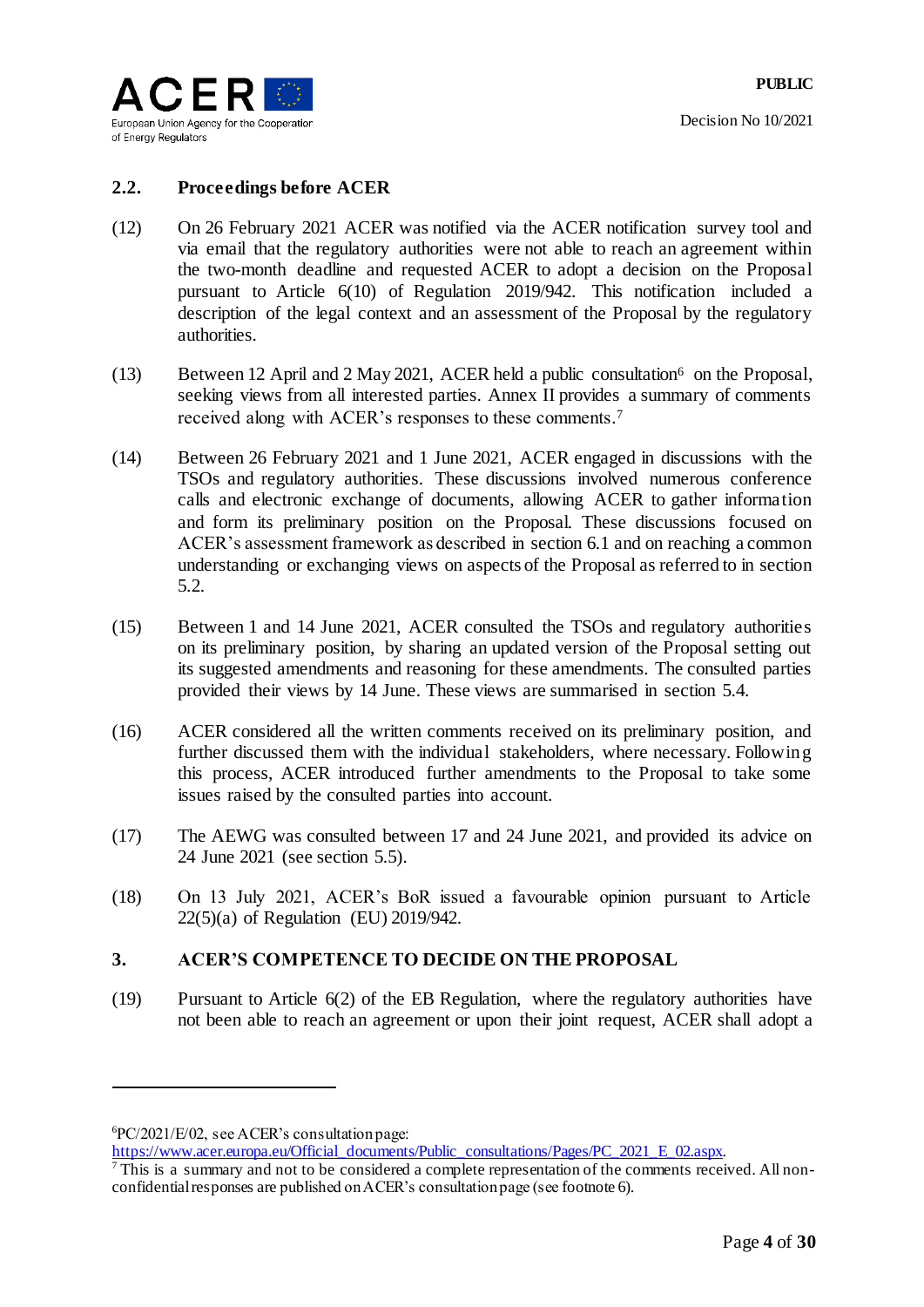

decision concerning the submitted terms and conditions or methodologies within six months in accordance with Article 6(10) of Regulation (EU) 2019/942.

(20) According to the notification received on 26 February 2021, the regulatory authorities did not reach an agreement on the Proposal and therefore ACER became competent to adopt a decision on the Proposal pursuant to Article 6(2) of the EB Regulation.

## **4. SUMMARY OF THE PROPOSAL**

- (21) The Proposal consists of the following elements:
	- (a) the 'Whereas' section and Articles 1 and 2, which include general provisions on subject matter and scope and definitions and interpretation;
	- (b) Articles 3, 4 and 5, which cover principles for applying the market-based allocation process of cross-zonal capacity for the exchange of balancing capacity or sharing of reserves (hereafter referred to as the 'market-based allocation process'), the notification process for the use of a market-based allocation process and the timeframe of market-based allocation;
	- (c) Article 6, which describes the maximum volume of allocated cross-zonal capacity for the exchange of balancing capacity;
	- (d) Article 7, on the determination of the market value of cross-zonal capacity for the exchange of energy;
	- (e) Article 8, on the determination of the market value of cross-zonal capacity for the exchange of balancing capacity or sharing of reserves;
	- (f) Article 9, which specifies the determination of the allocated volume of cross-zonal capacity for the exchange of balancing capacity or sharing of reserves;
	- (g) Articles 10, 11 and 12, which describe the pricing of cross-zonal capacity, the firmness regime and the sharing of congestion income; and
	- (h) Articles 13, 14 and 15, which include provisions on publication, implementation timeline and language.

## **5. OBSERVATIONS RECEIVED BY ACER**

#### **5.1. Initial observations of the regulatory authorities**

(22) The notification referred to in Recital [\(12\)](#page-3-0) stated that the regulatory authorities could not agree to the proposed description of the maximum volume of allocated cross-zonal capacity for the exchange of balancing capacity or sharing of reserves. Furthermore, some regulatory authorities suggested that the proposal could be improved in other aspects than that regarding the process of defining a maximum volume of allocated cross-zonal capacity.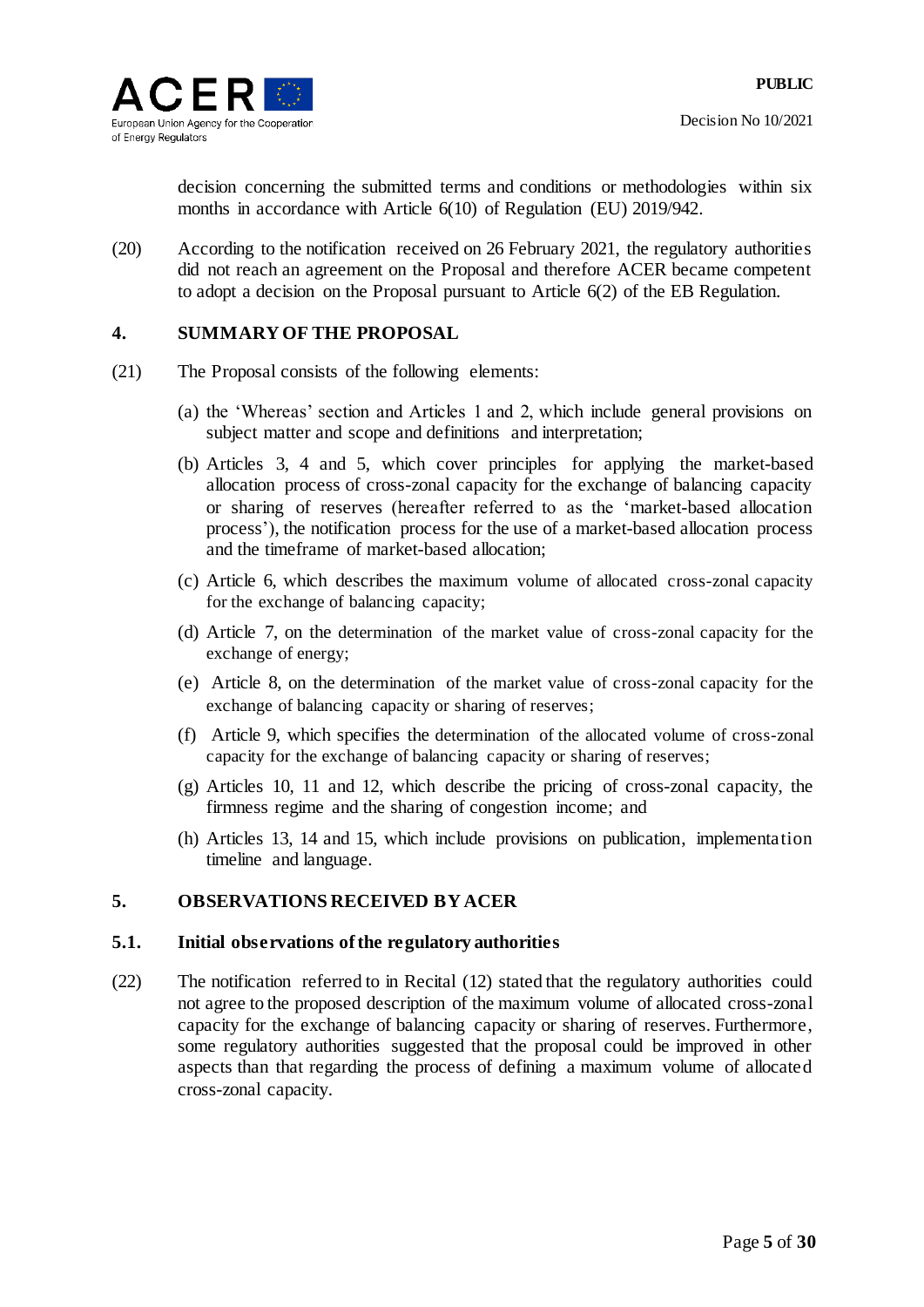

## <span id="page-5-0"></span>**5.2. Consultation of regulatory authorities and TSOs**

- (23) ACER closely cooperated and consulted with the regulatory authorities and TSOs, as mentioned in Recital [\(14\),](#page-3-1) above by discussing and exchanging views and proposals on:
	- a) the comments received during the public consultation (see section 5.3) and the views of the regulatory authorities expressed in the aforementioned notification;
	- b) the proposed determination of the maximum volume for the allocation of crosszonal capacity for the exchange of balancing capacity and sharing of reserves and possible alternative approaches;
	- c) the additions of the necessary details and provisions for the determination of the maximum volume for the allocation of cross-zonal capacity for the exchange of balancing capacity and sharing of reserves;
	- d) the implementation timeline including the submission of an amended proposal for the market-based allocation process;
	- e) the possible timing of performing the market-based allocation process;
	- f) possible approaches for sharing congestion income and possibilities to address the risk of missing money for the remuneration of long-term transmission rights due to an application of the market-based allocation process; and
	- g) other provisions like linking of bids and situations allowing a flexible TSO demand or provisions for situations with local shortage of bids and changes of the Proposal, aiming for a first harmonisation among existing regional market-based methodologies where possible.

#### **5.3. Public consultation**

<span id="page-5-2"></span>(24) Responses to ACER's public consultation <sup>8</sup> are summarised in Annex II to this Decision.

## <span id="page-5-1"></span>**5.4. Consultation on ACER's preliminary position**

- (25) The following paragraphs provide a summary<sup>9</sup> of views on ACER's preliminary position received during the hearing phase between 1 and 14 June 2021. ACER received written comments on 14 June from the following parties:
	- (a) the Baltic regulatory authorities and TSOs, namely Elering AS, AS "Augstsprieguma tīkls", LITGRID AB, Estonian Competition Authority, Council

l

<sup>8</sup> See footnote 6.

<sup>9</sup> This is ACER's summary of key concerns and not to be considered a complete representation of the comments received.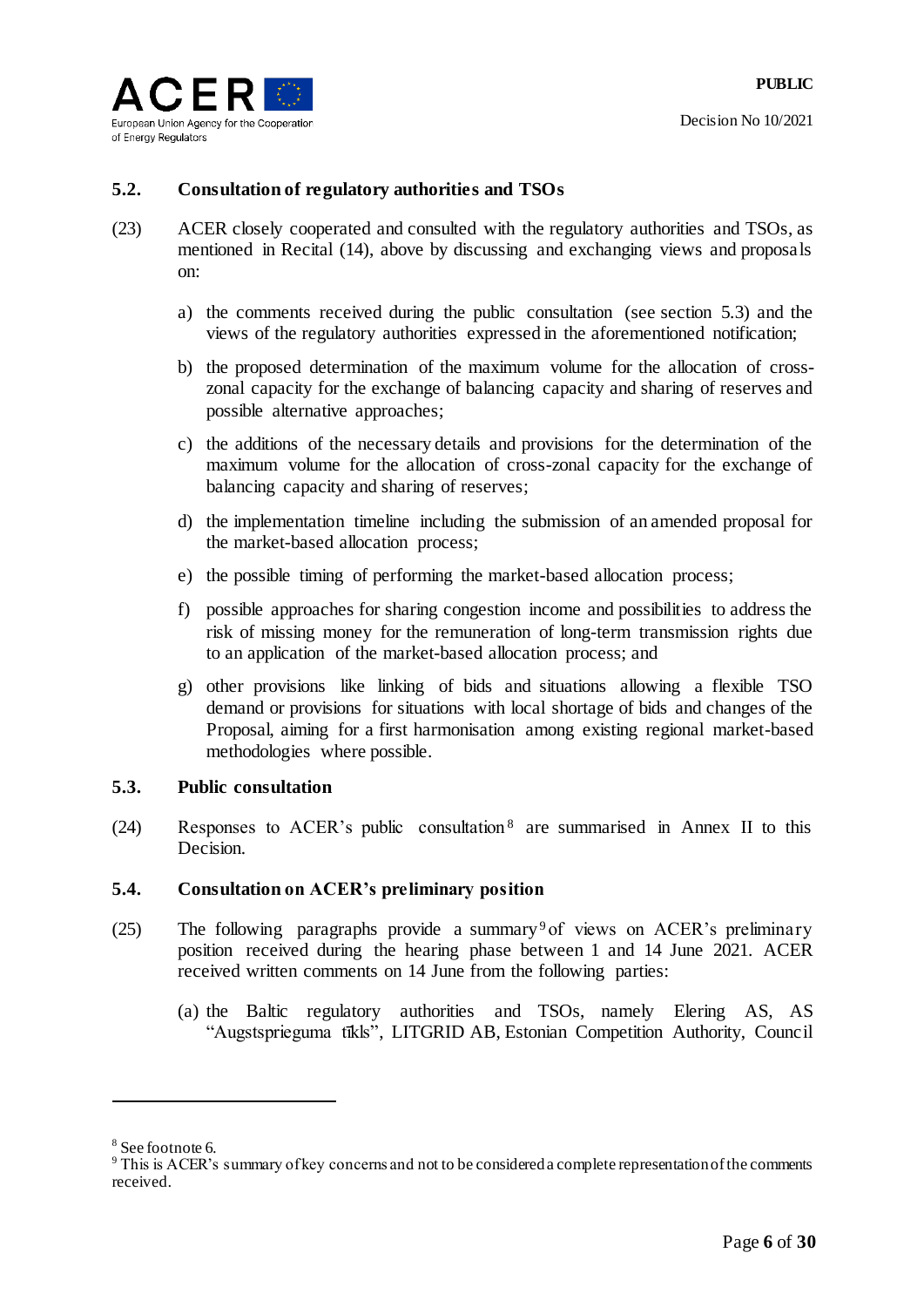

of the Public Utilities Commission of the Republic of Latvia and National Energy Regulatory Council of the Republic of Lithuania; and

- (b) the Swedish regulatory authority, Energy Markets Inspectorate (Ei).
- <span id="page-6-1"></span>(26) The Baltic regulatory authorities and TSOs submitted a note on the approach proposed by ACER for the determination of the maximum volume of allocated cross-zonal capacity. It included an introduction on the Baltic power system and the vision of the regulatory authorities and TSOs for this, where they stress the connection between the HVDC links, the allocation of the cross-zonal capacity and the procured volume of balancing capacity. In the second part of the note they present the reasoning for their disagreement with ACER's proposed maximum volume, providing also a table indicating the connection between the allocated cross-zonal capacity and the procured balancing capacity. Finally, they list their proposals highlighting that although they do understand ACER's concerns about inefficient allocation between the day-ahead and the balancing capacity markets, they deem it important that the market participants receive the correct signal about the intention of the Baltic TSOs. Their proposals include:
	- (a) the differentiation of the maximum volume depending on the direction, with the maximum volume being set to 80% for the borders between Estonia and Latvia, and Lithuania and Latvia, for the direction that the forecasted market value for the cross-zonal capacity for the exchange of energy is zero;
	- (b) setting the maximum volume for the borders between Estonia and Latvia, and Lithuania and Latvia, to not less than 50% and fallback volume to 80%; and
	- (c) setting the deadline for submitting an amended methodology to 12 months (instead of the proposed 18), enabling also to overlook the maximum volume limits with a more detailed forecasting methodology.
- <span id="page-6-0"></span>(27) Ei in its submission raised comments on three issues: on the determination of the maximum volume of allocated cross-zonal capacity, on the determination of the market value of cross-zonal capacity for the exchange of balancing capacity and sharing of reserves, and on the sharing of congestion income. More specifically, the comments were related to:
	- (a) Regarding the maximum volume: Ei notes that it is important to restrict the maximum level of cross-zonal capacity that TSOs can reserve for balancing resources to "protect" the day-ahead market from over-allocation to the balancing capacity market an links this higher volume with a more precise forecasting methodology, acknowledging the need for the TSOs of the future load frequency control ('LFC') block to have higher limits, agreeing with ACER's proposal. Moreover, Ei suggests a separation between the internal Baltic LFC block and the rest of the Baltic CCR borders in case higher maximum volume is applied. Finally, Ei requests a legal analysis for the requirement this Proposal to respect the 70% rule pursuant to Article 16(8) of Regulation (EU) 2019/943 of the European Parliament and of the Council of 5 June 2019 on the internal market for electricity (recast) ('Electricity Regulation').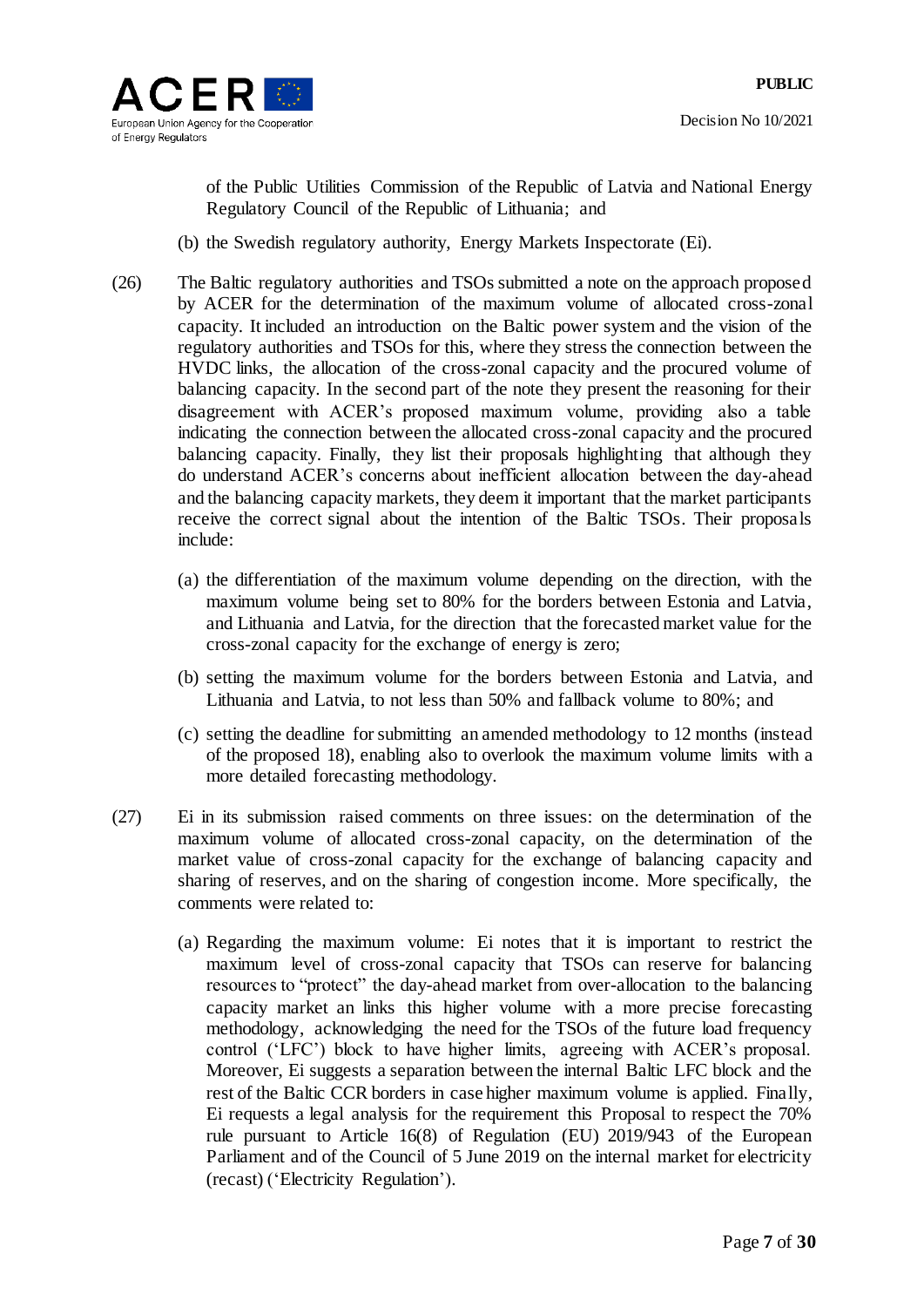

- (b) Regarding the market value: Ei requires further clarification on the term "lower quality standard balancing capacity products".
- (c) Regarding the sharing of congestion income: Ei, although it supports the approach proposed by ACER to include the congestion income generated through the exchange of balancing capacity and sharing of reserves in the day-ahead congestion income distribution methodology developed pursuant to Article 73(1) of Commission Regulation (EU) 2015/1222 of 24 July 2015 establishing a guideline on capacity allocation and congestion management ('CACM Regulation'), requires more clarifications how this congestion income will be included in the day-ahead one, as the different treatment may have an impact on TSOs' incentives to reserve capacity for sharing of reserves. Moreover, Ei requires clarifications on the comparison that follows from the assessment introduced in Article 11(3) of Annex I and suggests to replace the annual assessment to be made more frequently (daily, weekly or monthly). Finally, Ei highlights that the risk due to not sufficient congestion income should be borne by the TSOs allocating crosszonal capacity for the exchange of balancing capacity or sharing of reserves and this should be explicitly stated in the methodology, as the text included now is not clear.

## <span id="page-7-0"></span>**5.5. Consultation of the AEWG**

(28) The AEWG provided its advice on 24 June 2021, broadly endorsing the draft ACER Decision with Annexes. AEWG invited ACER to consider comments made by the regulatory authorities during the AEWG consultation phase. More specifically further clarifications are required regarding the intention of the two limits – one addressing operational security concerns, while the other protecting the day-ahead market from inaccurate forecasts; hence, the improvement of the forecasting method and considering the reserve dimensioning are important steps. Moreover, further improvement of the monitoring provisions is necessary to ensure detecting developments in due time.

## **6. ASSESSMENT OF THE PROPOSAL**

## **6.1. Legal requirements**

(29) Articles 41(1) and 5(3)(h) of the EB Regulation provide that TSOs of a CCR may propose a methodology for a market-based allocation process of cross-zonal capacity for the exchange of balancing capacity or sharing of reserves in accordance with Article 41(1) of the EB Regulation. This proposal must be submitted to the concerned regulatory authorities for their approval. Additionally, Article 6(1) of the EB Regulation requires the concerned TSOs to submit an amended proposal for the market-based allocation process for approval to the concerned regulatory authorities, following a request for amendment of the initial proposal by the concerned regulatory authorities. The methodology for the market-based allocation process shall apply for the exchange of balancing capacity or sharing of reserves with a contracting period of not more than one day and where the contracting is done not more than one week in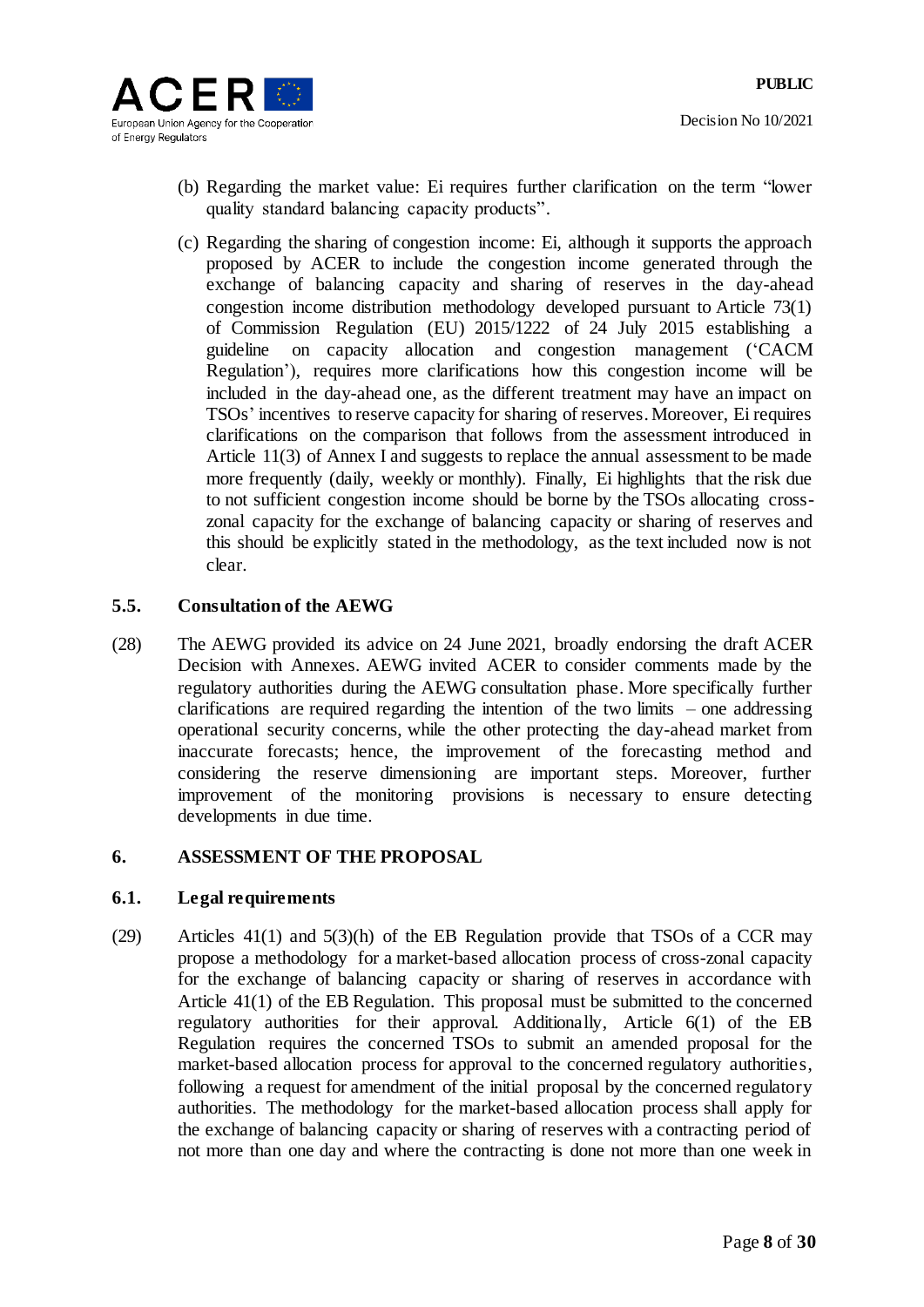advance of the provision of the balancing capacity. Article 41(1) of the EB Regulation further elaborates on the requirements for such a methodology, which shall include:

- (a) the notification process for the use of the market-based allocation process;
- (b) a detailed description of how to determine the actual market value of cross-zonal capacity for the exchange of balancing capacity or sharing of reserves, and the forecasted market value of cross-zonal capacity for the exchange of energy, and if applicable the actual market value of cross-zonal capacity for exchanges of energy and the forecasted market value of cross-zonal capacity for the exchange of balancing capacity or sharing of reserves;
- (c) a detailed description of the pricing method, the firmness regime and the sharing of congestion income for the cross-zonal capacity that has been allocated to bids for the exchange of balancing capacity or sharing of reserves via the market-based allocation process;
- (d) the process to define the maximum volume of allocated cross-zonal capacity for the exchange of balancing capacity or sharing of reserves pursuant to Article 41(2) of the EB Regulation.
- (30) Article 41(2) of the EB Regulation provides that cross-zonal capacity allocated on a market-based allocation process shall be limited to 10 % of the available capacity for the exchange of energy of the previous relevant calendar year between the respective bidding zones or, in case of new interconnectors, 10 % of the total installed technical capacity of those new interconnectors, and provides the conditions for when this volume limitation may not apply. The second sentence of Article 41(2) of the EB Regulation provides that the volume limitation in the first sentence of Article 41(2) may not apply where the contracting is done not more than two days in advance of the provision of the balancing capacity or for bidding zone borders connected through High Voltage Direct Current ('DC') interconnectors until the co-optimised allocation process is harmonised at Union level pursuant to Article 38(3) of the EB Regulation.
- (31) Article 41(3) of the EB Regulation requires that the methodology is based on a comparison of the actual market value of cross-zonal capacity for the exchange of balancing capacity or sharing of reserves and the forecasted market value of crosszonal capacity for the exchange of energy, or on a comparison of the forecasted market value of cross-zonal capacity for the exchange of balancing capacity or sharing of reserves, and the actual market value of cross-zonal capacity for the exchange of energy.
- (32) Article 41(4) of the EB Regulation provides that the pricing method, the firmness regime and the sharing of congestion income for cross-zonal capacity that has been allocated for the exchange of balancing capacity or sharing of reserves via the marketbased allocation process shall ensure equal treatment with the cross-zonal capacity allocated for the exchange of energy.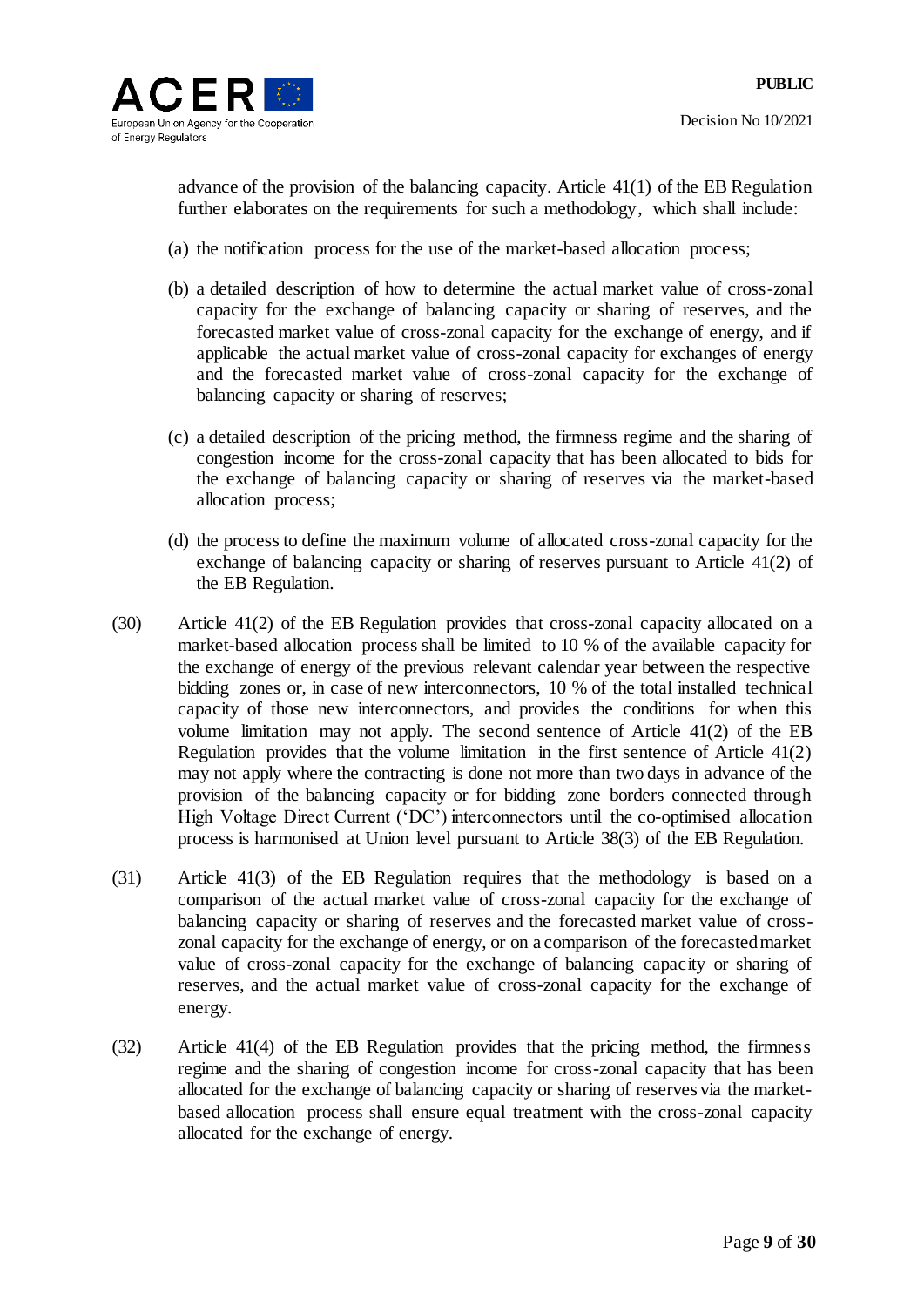- (33) Article 41(5) of the EB Regulation requires that cross-zonal capacity allocated for the exchange of balancing capacity or sharing of reserves via the market-based allocation process shall be used only for the exchange of balancing capacity or sharing of reserves and associated exchange of balancing energy.
- (34) As a general requirement, Article 5(5) of the EB Regulation requires that the Proposal includes a proposed timescale for its implementation and a description of its impact on the objectives of the same Regulation.
- (35) Article 39 of the EB Regulation sets out the requirements for the calculation of market value of cross-zonal capacity and defines in its paragraph 3 that the actual market value of cross-zonal capacity for the exchange of balancing capacity used in a marketbased allocation process shall be calculated based on balancing capacity bids submitted to the capacity procurement optimisation function pursuant to Article 33(3) of the EB Regulation.
- (36) Article 39(4) of the EB Regulation provides that the actual market value of crosszonal capacity for the sharing of reserves used in a market-based allocation process shall be calculated based on the avoided costs of procuring balancing capacity.
- (37) Article 39(5) of the EB Regulation further elaborates that the forecasted market value of cross-zonal capacity shall be based on one of the following alternative principles:
	- (a) the use of transparent market indicators that disclose the market value of cross-zonal capacity; or
	- (b) the use of a forecasting methodology enabling the accurate and reliable assessment of the market value of cross-zonal capacity.

Moreover, the forecasted market value of cross-zonal capacity for the exchange of energy between bidding zones shall be calculated based on the expected differences in market prices of the day-ahead.

- (38) Article 39(6) of the EB Regulation further allows for the efficiency of the forecasting methodology pursuant to Article 39(5)(b) of the EB Regulation, including a comparison of the forecasted and actual market values of the cross-zonal capacity, to be reviewed by the relevant regulatory authorities. Furthermore it allows that where the contracting is done not more than two days in advance of the provision of the balancing capacity, the relevant regulatory authorities may, following this review, set a limit other than that specified in Article 41(2) of the EB Regulation.
- (39) Article 38(5) of the EB Regulation requires that TSOs may allocate cross-zonal capacity for the exchange of balancing capacity or sharing of reserves only if crosszonal capacity is calculated in accordance with the capacity calculation methodologies developed pursuant to Regulation (EU) 2015/1222 and (EU) 2016/1719.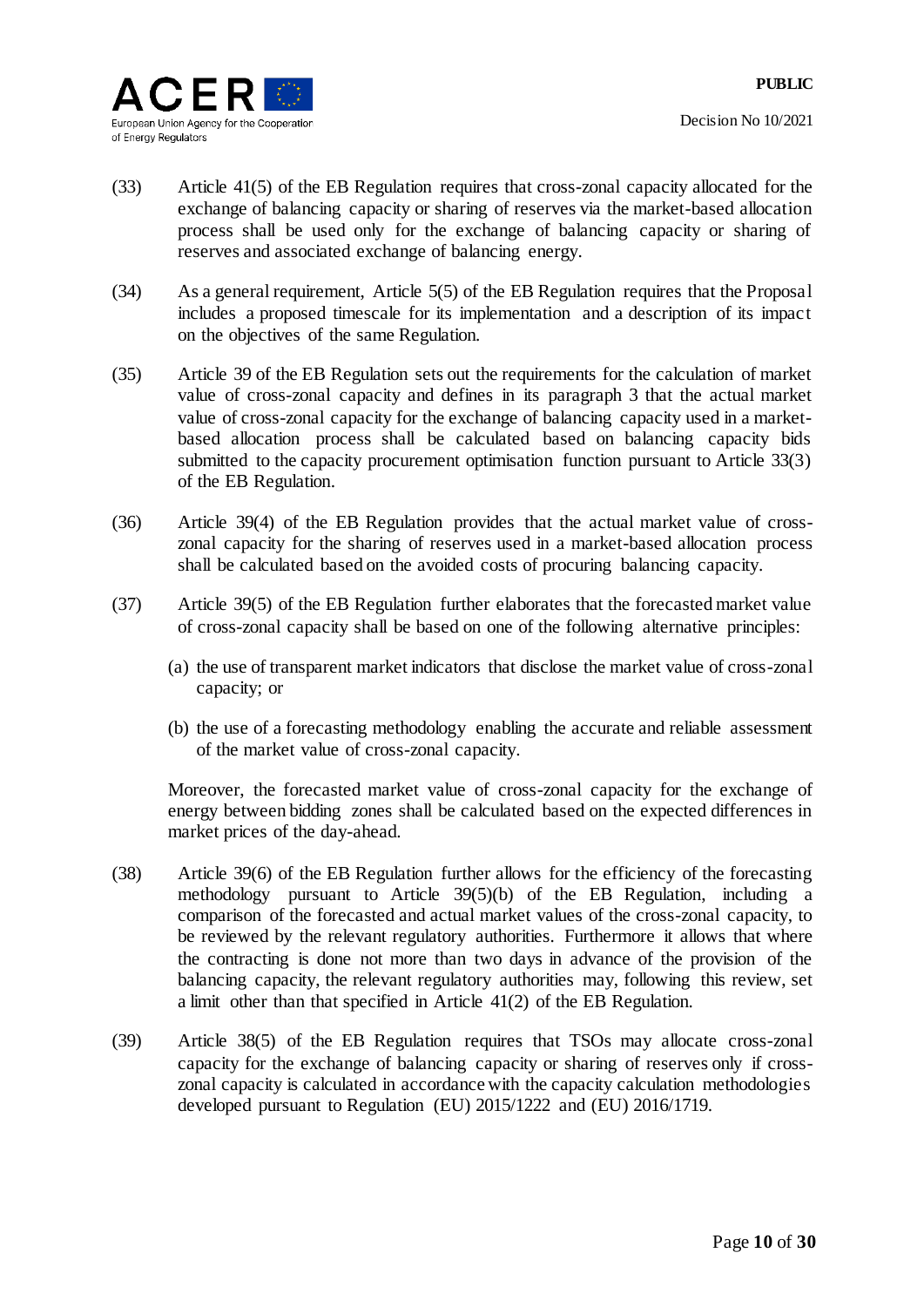

(40) Article 38(6) of the EB Regulation requires that TSOs shall include cross-zonal capacity allocated for the exchange of balancing capacity or sharing of reserves as already allocated cross-zonal capacity in the calculations of cross-zonal capacity.

## **6.2. Assessment of the legal requirements**

## 6.2.1. Assessment of the requirements for the development and for the general content of the Proposal

#### *6.2.1.1. Development of the Proposal*

- (41) The Proposal fulfils the requirements of Articles 4(1), 4(2) and 5(3)(h) of the EB Regulation, as the TSOs from the Baltic CCR jointly developed a proposal for a market-based allocation process and submitted it for approval to all regulatory authorities of the Baltic CCR.
- (42) The procedure for the development of the Proposal followed the requirements of Article 41(1) of the EB Regulation, as the initial proposal was submitted by the last TSO on 20 December 2019 which is only two days after the submission deadline (i.e. within two years after entry into force of the EB Regulation).
- (43) Additionally, following the request for an amendment by all Baltic regulatory authorities on 19 June 2019 pursuant to Article 6(1) of the EB Regulation, the Baltic TSOs were required to submit the amended proposal for approval to Baltic regulatory authorities within two months, i.e. by 18 August 2019, which is before the date the last Baltic regulatory authority received the amended proposal.
- (44) Finally, following the second request for an amendment by all Baltic regulatory authorities on 30 October 2019 pursuant to Article 6(1) of the EB Regulation, the TSOs were required to submit the amended proposal for approval to Baltic regulatory authorities within two months, i.e. by 30 December 2019, which is the date the last Baltic regulatory authority received the amended proposal.
- *6.2.1.2. Proposed timescale for implementation*
- (45) The Proposal partly fulfils the requirements of Article 5(5) of the EB Regulation with regard to proposing a timescale for implementation.
- (46) Article 14 of the Proposal states that the methodology shall be considered implemented once it is approved. However, questions were raised with respect to the meaning of the implementation of this methodology. Following the consultation with the regulatory authorities and the TSOs, especially with respect to the timeframe for the application of this methodology, as mentioned in Recital [\(54\),](#page-12-0) ACER together with the regulatory authorities and TSOs, concluded that a single market-based allocation process would run at CCR level. This market-based allocation process should be in line with the requirements set in Annex I. Hence the implementation of this methodology by all Baltic TSOs requires the implementation of all the necessary components described in Annex I, including the algorithm for performing the cross-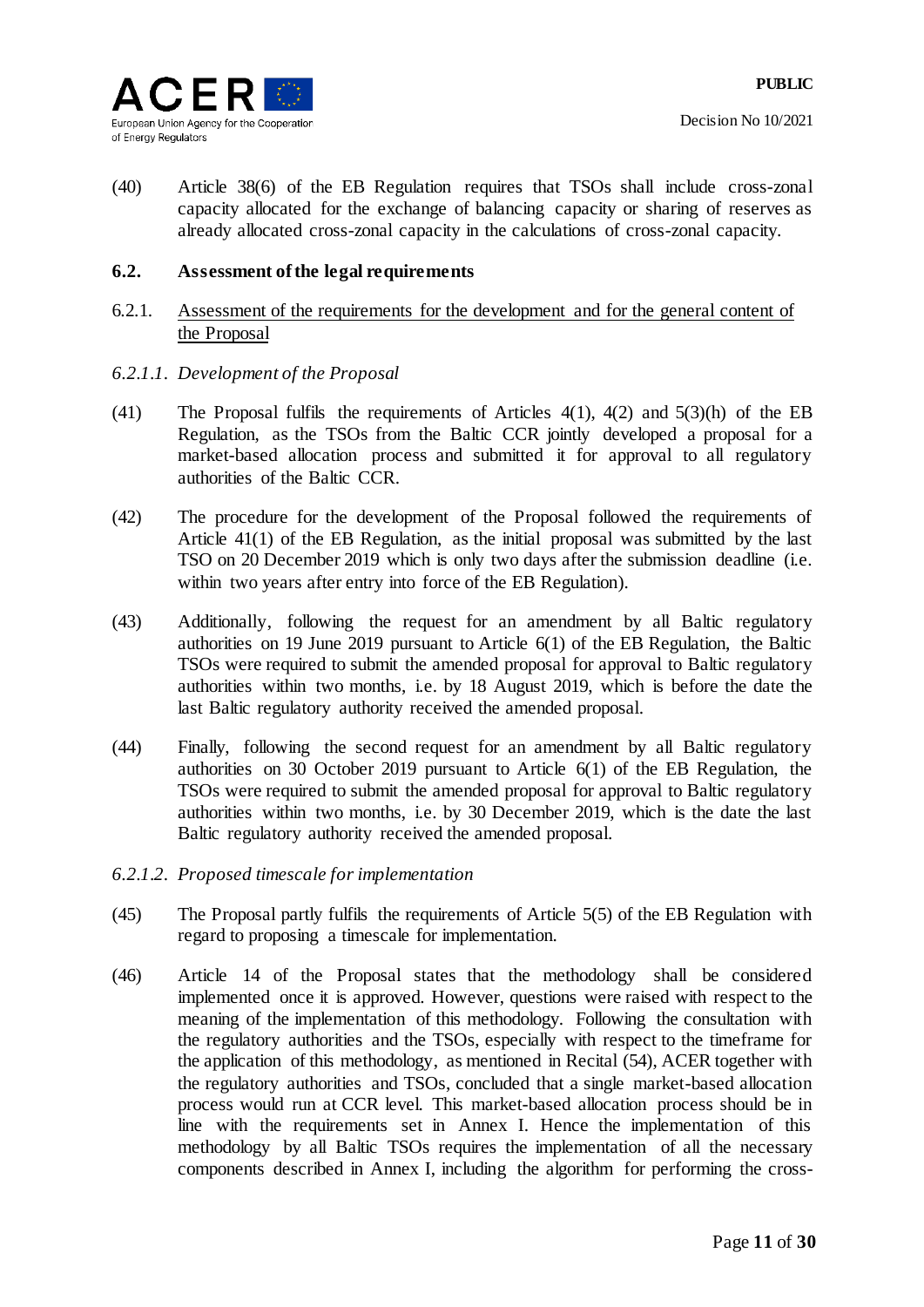zonal capacity allocation for the exchange of balancing capacity or sharing of reserves, and any necessary amendments of other methodologies, in order to fulfil the requirements of Annex I. Therefore, ACER concluded that implementing the crosszonal capacity allocation process means establishing the cross-zonal capacity allocation function to be ready for application.

- (47) Moreover, pursuant to Article 38(5) of the EB Regulation TSOs may allocate crosszonal capacity for the exchange of balancing capacity or sharing of reserves only if cross-zonal capacity is calculated in accordance with the capacity calculation methodologies developed pursuant to the CACM Regulation and Commission Regulation (EU) 2016/1719 of 26 September 2016 establishing a guideline on forward capacity allocation ('FCA Regulation'). As explained below, in section [6.2.2.1,](#page-11-0) the timeframe for the implementation of this methodology is the day-ahead one, hence the capacity calculation pursuant to the CACM Regulation is the prerequisite for the application of this methodology.
- (48) Therefore, ACER amended the second paragraph of Article 14 of the Proposal to include the abovementioned links.
- *6.2.1.3. Description of the expected impact on the objectives of the EB Regulation*
- (49) The Proposal partly fulfils the requirement of Article 5(5) of the EB Regulation on describing the expected impact on the objectives of the EB Regulation. Recital (4) of the Proposal provides a description of the expected impact of the methodology for a market-based allocation process on the objectives of the EB Regulation. However, ACER deemed that the objectives were not sufficiently addressed in some cases or that the description was out of scope of the Proposal while other objectives were not explicitly mentioned. Therefore, ACER amended these recitals to correctly address all objectives of the EB Regulation.
- 6.2.2. Assessment of the requirements for market-based allocation process
- <span id="page-11-0"></span>*6.2.2.1. Requirements on the timeframe of application of market-based allocation*
- (50) Article 41(1) of the EB Regulation describes in general the time periods to which market-based allocation shall be applied, being not more than a week before the provision of the balancing capacity and a maximum contracting period of one day.
- (51) The Proposal addresses the requirements pursuant to Article 41(1) with respect to the timing of the balancing capacity contracting in its Articles 3 and 5. However, following the consultation with the regulatory authorities and the TSOs on further specifying the market-based capacity allocation process and the interaction with the other cross-zonal capacity calculation and allocation processes, it became evident that amendments to the Proposal were required.
- (52) Pursuant to Article 38(5) of the EB Regulation *"TSOs may allocate cross-zonal capacity for the exchange of balancing capacity or sharing of reserves only if crosszonal capacity is calculated in accordance with the capacity calculation*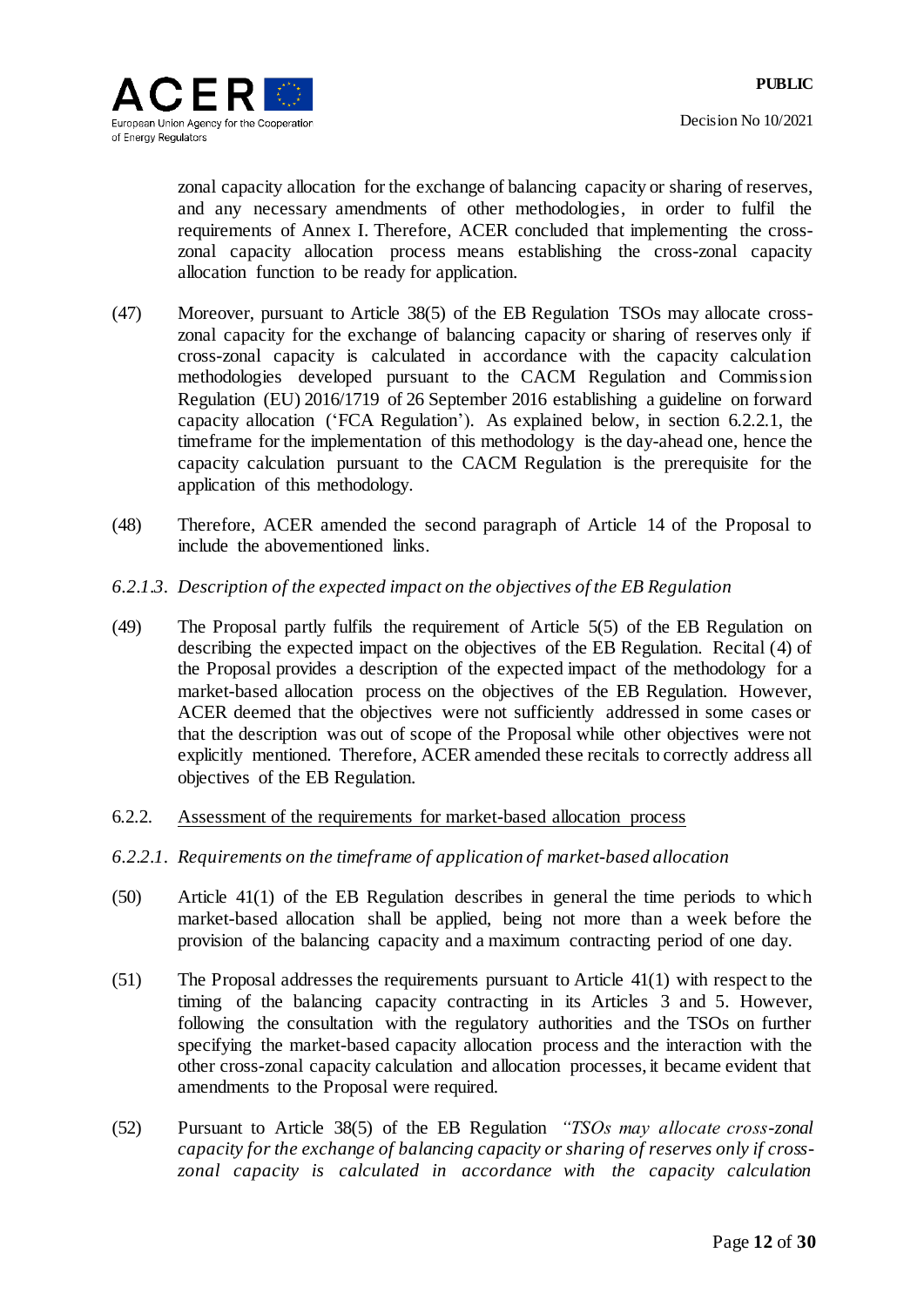

*methodologies developed pursuant to Regulation (EU) 2015/1222 and (EU) 2016/1719."* Therefore, the timings of the processes of this methodology need to respect the relevant timings of the respective capacity calculation methodology, the outcome of which will be used as input in this methodology. Given that the implementation of the capacity calculation methodology developed pursuant to the CACM Regulation is expected before the FCA one, the relevant timings for the processes of this methodology are chosen to interact with the day-ahead ones.

- (53) Furthermore, Article 6(9) of the Electricity Regulation specifies that *"Contracts for balancing capacity shall not be concluded more than one day before the provision of the balancing capacity and the contracting period shall be no longer than one day, unless and to the extent that the regulatory authority has approved the earlier contracting… Where a derogation is granted, for at least 40 % of the standard balancing products and a minimum of 30 % of all products used for balancing capacity, contracts for the balancing capacity shall be concluded for no more than one day before the provision of the balancing capacity"*. So, earlier – than a day before the provision of balancing capacity – contracting is only allowed if all regulatory authorities (for the TSOs exchanging balancing capacity) provide national derogations, but even in this case, they can only provide the derogation up to a certain percentage of the procured balancing capacity. ACER understands that the target for this methodology should be in line with the target of the Electricity Regulation, which is that the contracting for balancing capacity – hence also the allocation of cross-zonal capacity for the exchange of balancing capacity – is conducted in the day-ahead balancing capacity timeframe.
- <span id="page-12-0"></span>(54) Moreover, pursuant to Article 39(3) of the EB Regulation *"The actual market value of cross-zonal capacity for the exchange of balancing capacity used in a co-optimised or a market-based allocation process shall be calculated based on balancing capacity bids submitted to the capacity procurement optimisation function pursuant to Article 33(3)."* Since the balancing capacity bids are one of the inputs to this methodology, it is important to ensure the timely submission of this input. Hence, in Article 3 of the Proposal an explicit requirement has been added, which sets the gate closure time for the submission of the standard balancing capacity product bids at the latest one day before the provision of the standard balancing capacity product. Furthermore, since the cross-zonal capacity that can be allocated by this methodology should be first calculated by the CACM capacity calculation methodology, and afterwards the nonallocated part should be made available for allocation in the SDAC, the time window for the application of this methodology is really limited. This is why ACER, together with regulatory authorities and TSOs, reached the conclusion that a single gate closure time should be set for the standard balancing capacity bids that are input to this methodology. Moreover, differentiated gate closure times and applications of this methodology would raise issues of discrimination and non-equal level playing field among different products, since the allocation of the cross-zonal capacity would take place sequentially (following a first-come-first-served principle), favouring the applications of the methodology that take place earlier, leading to efficiency losses, since the sequential process does not optimise the allocation in economic surplus terms.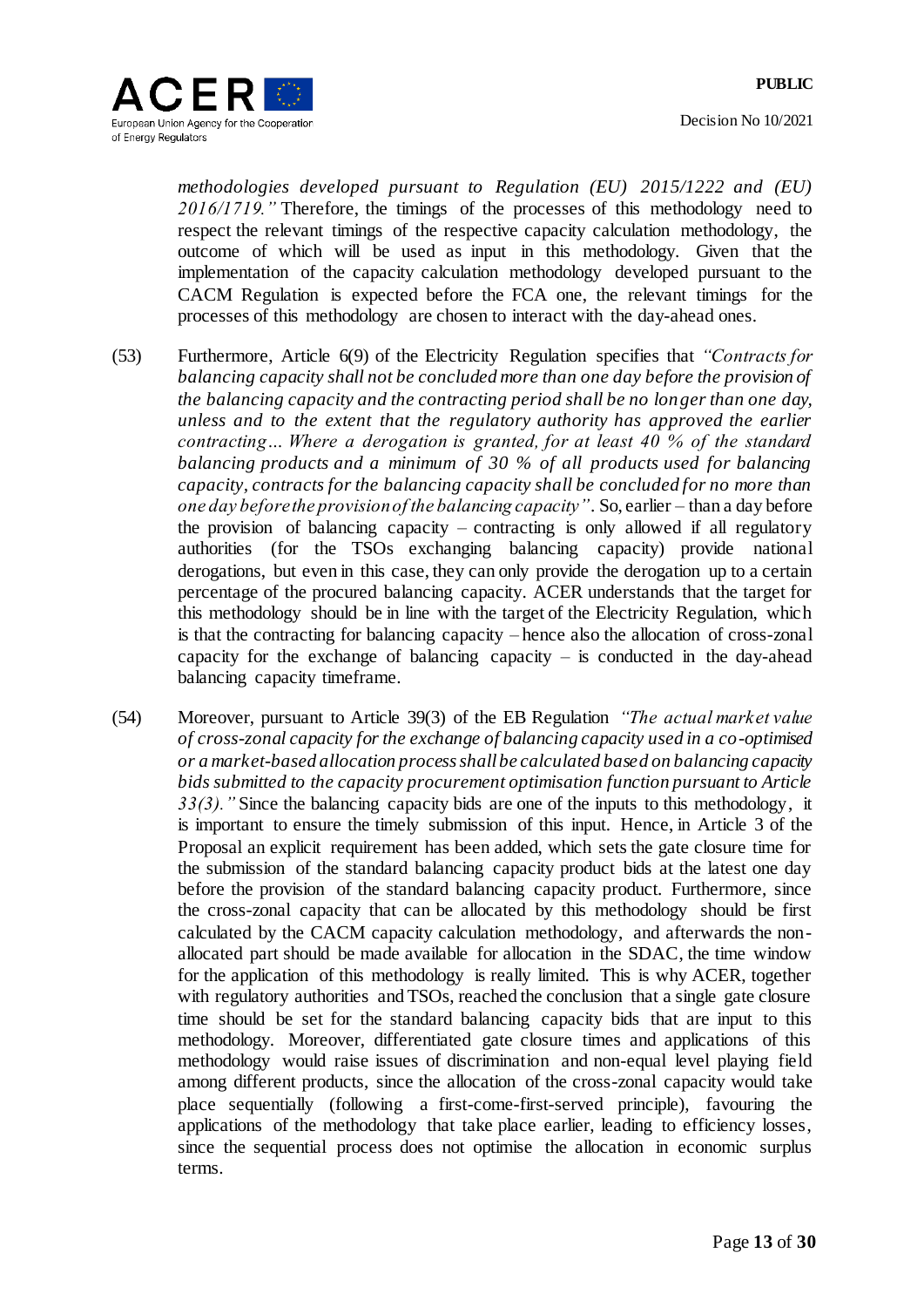Decision No 10/2021



- (55) The discrimination and non-equal level playing field concerns were shared also by many participants in the public consultation conducted by ACER on this methodology, as mentioned in Recital [\(24\),](#page-5-2) where this issue was brought up, with a specific question for the stakeholders. However, there were also arguments in favour of keeping a sequential procurement of the balancing capacity for different products, mainly reasoned by occurring negative consequences which can be addressed by the possibility of linking the bids. It is important to underline that this requirement is only for the submission of balancing capacity bids in the context of the exchange of balancing capacity and not for the national procurement of balancing capacity. Moreover, any arguments for losses in welfare are covered by the possibility of linking bids of different products, as well as the TSO demand – in the context of the balancing capacity exchange – with local balancing capacity bids, used only for the national balancing capacity procurement (see the Recital [\(82\)](#page-20-0) on linking of bids and flexible TSO demand below).
- <span id="page-13-0"></span>(56) Therefore, ACER added the necessary provisions in the newly introduced Article 3 of Annex I. More specifically, Article 3(4) of Annex I describes the limitations for the contracting period, while Article 3(3) of Annex I describes the limits for the gate closure time when applying the market-based allocation process. In order to ensure consistency with the processes of the day-ahead timeframe, the requirement for the gate closure refers to these processes.
- *6.2.2.2. Requirements on the content of the methodology for a market-based allocation process*
- (57) Articles 41(1)(a), (b), (c) and (d) of the EB Regulation set the requirements for the content of the methodology for a market-based allocation process. Following these requirements, the methodology for a market-based allocation process shall address a notification process, a detailed description on how cross-zonal capacity is allocated, a process to define the maximum volume of cross-zonal capacity to be allocated for the exchange of balancing capacity or sharing of reserves and the pricing method, the firmness regime and sharing of congestion income for cross-zonal capacity allocated for the exchange of balancing capacity or sharing of reserves.
- (58) Article 4 of the Proposal addresses the notification process for the use of the marketbased allocation process. Therefore, the Proposal fulfils the general requirement of Article 41(1)(a) of the EB Regulation. However, according to Article 150 of the Commission Regulation (EU) 2017/1485 of 2 August 2017 establishing a guideline on electricity transmission system operation ('SO Regulation'), additional requirements need to be fulfilled for the notification process, in particular with respect to the involved TSOs, the average expected amount of power interchange, the maximum volume of the allocated cross-zonal capacity through the process. Therefore, ACER amended this article in agreement with TSOs to improve its structure and content.
- (59) Article 7 of the Proposal describes how to determine the forecasted market value of cross-zonal capacity for the exchange of energy. Therefore, the Proposal fulfils the general requirement of Article  $41(1)(b)$  of the EB Regulation with respect to the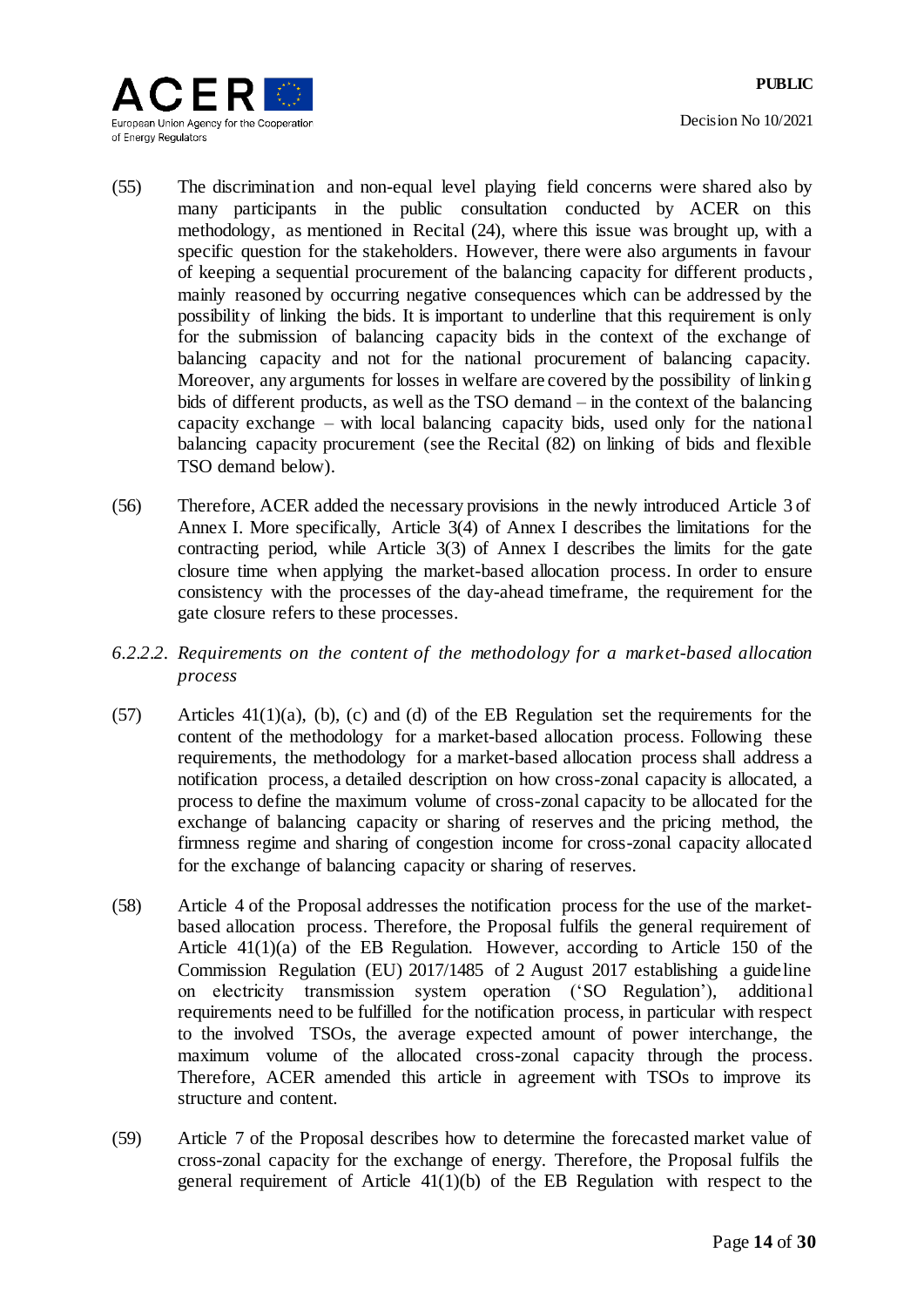

market value of cross-zonal capacity for the exchange of energy. However, following the consultation with Baltic regulatory authorities and TSOs on the maximum volume of the allocated cross-zonal capacity, ACER deemed it necessary to amend Articles 7 of the Proposal by adding a new paragraph 4, in line with the description in Recital [\(97\).](#page-25-0)

- (60) Article 8 of the Proposal describes how to determine the actual market value of crosszonal capacity for the exchange of balancing capacity. Therefore, the Proposal fulfils the general requirement of Article  $41(1)(b)$  of the EB Regulation with respect to the market value of cross-zonal capacity for the exchange of balancing capacity. ACER made small amendments to the text of Article 8 of the Proposal and deemed it necessary to add several provisions to this article. More detailed descriptions to these amendments can be found in section [6.2.2.4.](#page-20-1)
- (61) Articles 10, 11 and 12 of the Proposal describe the pricing, the firmness regime and the sharing of congestion income for the cross-zonal capacity that has been allocated for the exchange of balancing capacity or sharing of reserves by the market-based allocation process. Therefore, the Proposal fulfils the general requirement of Article  $41(1)(c)$  of the EB Regulation. However, ACER deemed it necessary to amend these articles of the Proposal to increase the general quality of the text, address the possibility of flow-based capacity allocation and to fulfil the requirement on the equal treatment between the exchange of energy and the exchange of balancing capacity or sharing of reserves, pursuant to Article 41(4) of the EB Regulation. ACER's amendments to these Articles are further described in Section [6.2.2.5.](#page-22-0)
- (62) Article 6 of the Proposal lists the limits pursuant to the SO Regulation that restrict the maximum volume of allocated cross-zonal capacity for the exchange of balancing capacity or sharing of reserves. However, Article  $41(1)(d)$  of the EB Regulation requires the inclusion of the process to define the maximum volume of allocated crosszonal capacity for the exchange of balancing capacity or sharing of reserves pursuant to Article 41(2) of the EB Regulation. Therefore, the Proposal does not fulfil the requirement of Article 41(1)(d) of the EB Regulation and ACER amended this article as further described in Section [6.2.2.3.](#page-14-0)
- <span id="page-14-0"></span>*6.2.2.3. Requirements on the determination of the maximum volume of allocated cross-zonal capacity by the market-based allocation process*
- (63) Article 41(2) of the EB Regulation limits the maximum volume of allocated crosszonal capacity for the exchange of balancing capacity or sharing of reserves which can be allocated by the market-based allocation process. While this limit should generally be at 10% of the available capacity for the exchange of energy of the previous relevant calendar year, this specific limit does not apply if the market-based allocation process is performed not more than two days before the provision of the balancing capacity. In case of this exemption, according to Article 39(6) of the EB Regulation, the relevant regulatory authorities can set another limit than the one specified in Article 41(2) of the EB Regulation after a review on the efficiency of the forecasting method by these regulatory authorities.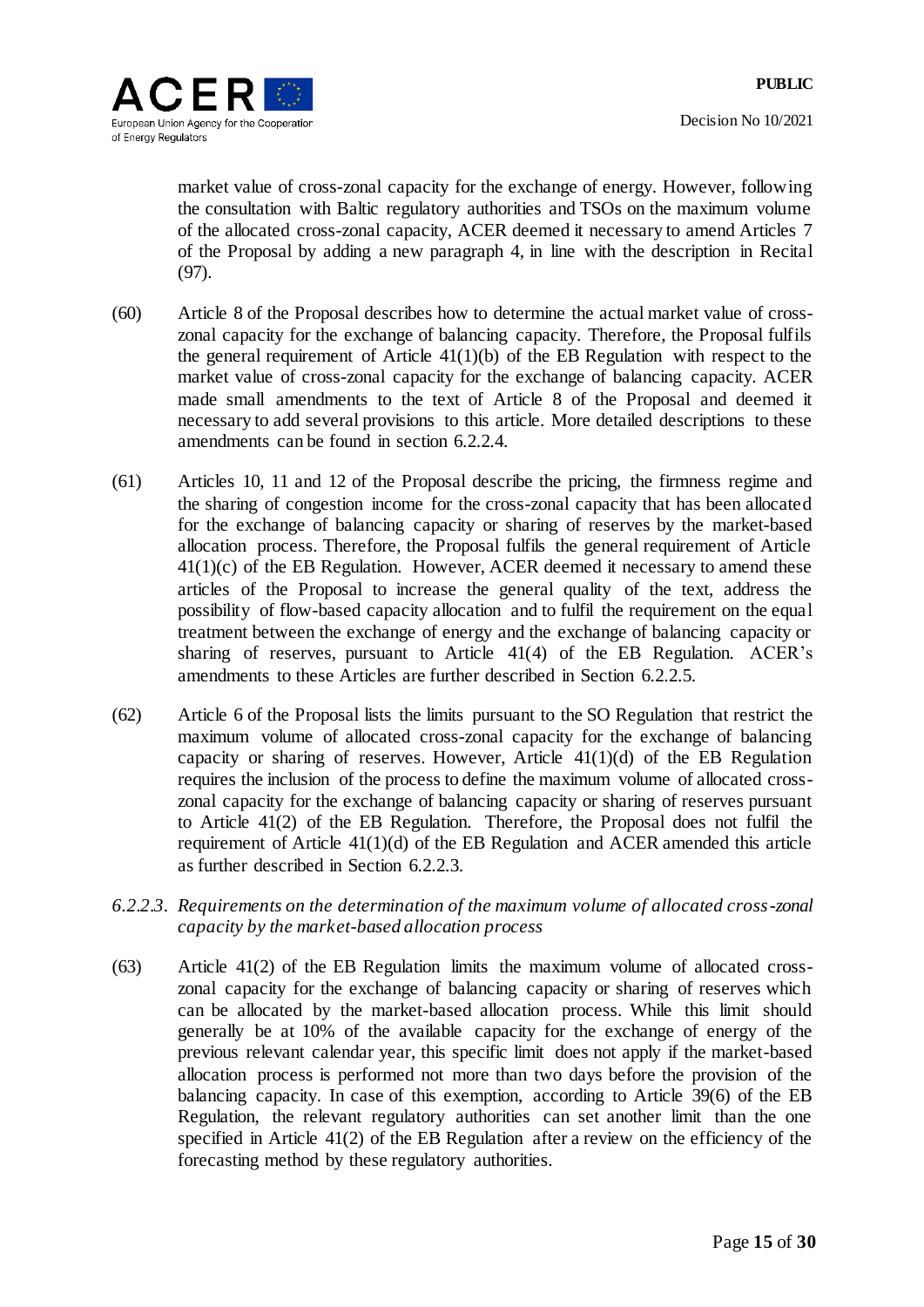

- (64) As mentioned above Article 6 of the Proposal lists only the relevant limits foreseen in the SO Regulation, although the Baltic regulatory authorities in their second request for amendment requested that any limits concerning the exchange of balancing capacity or sharing of reserves as determined by the cross-zonal capacity allocation optimisation function shall be clearly defined within the methodology. However, after the amendments of the Baltic TSOs, the specific provisions in the Proposal have not addressed the concerns raised by some regulatory authorities, as according to the referral letter: *"The NRAs have diverging views whether the amended methodology can be approved when only including references to SO GL as a process de scription instead of including a detailed process to define the maximum volume of allocated capacity or concrete value for maximum capacity."*
- (65) ACER, taking into consideration the Baltic regulatory authorities' views expressed in the referral letter, discussed this issue during the consultation process with the Baltic TSOs and regulatory authorities, asking for clarifications on the intention of the Baltic TSOs regarding the exchange of balancing capacity in the region. The Baltic TSOs provided ACER with the 'Baltic reserve capacity market study' and the 'Baltic Load-Frequency Control block concept document', together with examples in slides describing the concept of the market to be established after the synchronisation of the Baltic synchronous area with the Continental Europe synchronous area, and the expected issues with the procurement of balancing capacity. Any reference to the Baltic LFC Block below should be considered as a reference to the situation after the synchronisation with the Continental Europe synchronous area.
- (66) ACER during the consultation with Baltic regulatory authorities and TSOs proposed a process for the definition of the maximum volume of allocated cross-zonal capacity to the exchange of balancing capacity or sharing of reserves similar to the one described in ACER Decision 22/2020 on the market-based allocation process of crosszonal capacity for the exchange of balancing capacity for the Nordic CCR, with different values for the maximum volume of allocated cross-zonal capacity, with a default threshold of 20% and further provisions on:
	- the possibility that if the 20% threshold is not sufficient to meet the local demand for a standard balancing capacity product in a bidding zone, TSOs shall be allowed to increase this threshold up to 50% if such increase can help address the local shortage of bids;
	- an automatic process describing the possibility of changing the default limit of 20% in case of a structural shortage of Balancing Service Providers' ('BSPs') balancing capacity bids in a bidding zone. Following the market-based allocation process described in this methodology, in case of a structural shortage of bids using the existing default limits such an increase would always lead to an overall increase of the economic surplus. Therefore, this process of increasing the default limit of Article 41(2) of the EB Regulation is following the principle of the requirement for changing the default limit in accordance with Article 39(6) of the EB Regulation; and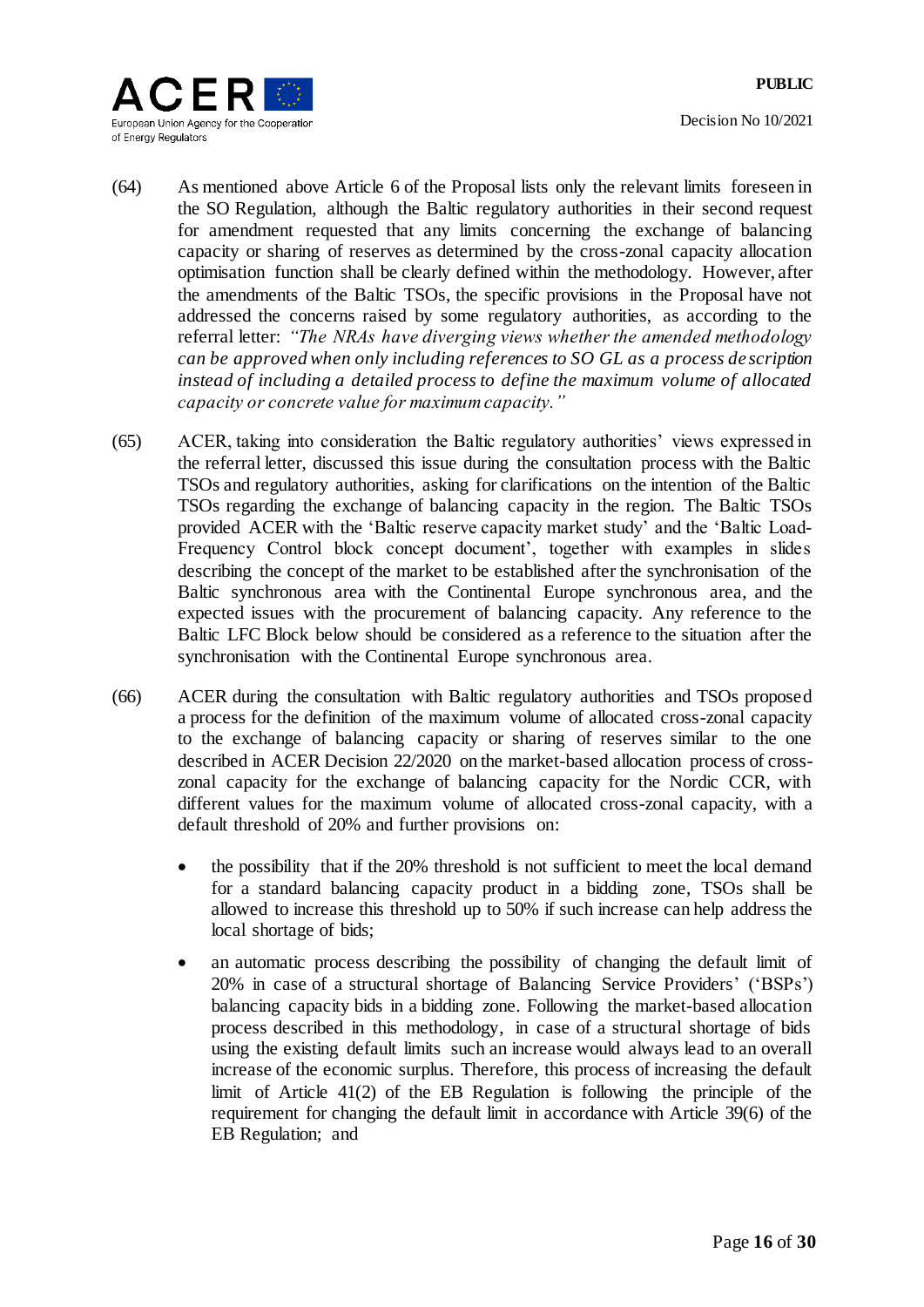

- references to any other limits concerning the exchange on bidding zone borders due to the provision of the SO Regulation.
- (67) Based on the 'Baltic Load-Frequency Control block concept document', ACER understands that although a single LFC block, the three Baltic countries intend, when performing the dimensioning of the reserves, to take into account also the incidents on the LFC area level (i.e. separately for Estonia, Latvia and Lithuania). Based on the 'Baltic reserve capacity market study', the reserves currently located in each LFC area are not always sufficient to cover these dimensioning incidents, hence a "sharing of reserves" concept has been developed (although not being sharing of reserves as described in the SO Regulation Article 168, since it is applied within the same LFC block and not across LFC Blocks), to allow a reduction of the total balancing capacity volume procured in the Baltic LFC Block. The TSOs in their presentation 'Market based cross zonal capacity allocation for exchange and sharing in Baltic LFC block', dated 6th April, have included tables with the values of the "FRR needs and accessible volume" for each LFC area, indicating the volume they need for covering each LFC area's incident, and the volume of balancing capacity that should be available to each LFC area independently of the locally procured one. In the same presentation, TSOs have included net transfer capacity ('NTC') values for 2021 in the interconnections between the three Baltic countries. In the example provided in the slides the maximum allocated volume is below 40% of the NTC value.
- (68) During the discussions in the context of this decision making process, the Baltic TSOs proposed to use 70% as limit for Baltic LFC block internal borders (EE-LV, LV-LT) and for the rest of the Baltic CCR borders (EE-FI, SE-LT and LT-PL) they suggested that the maximum volume could be harmonized with other regions, i.e. 10% limit. For the case of the unsatisfied TSO demand (local shortage of bids), the Baltic TSOs proposed to use 80% for the Baltic LFC block internal borders, and for Estonia-Finland, Sweden-Lithuania and Lithuania-Poland they suggested that the maximum volume could be harmonized with other regions, i.e. 20% limit. The Baltic TSOs provided examples indicating the impact of increasing the maximum limit to the reduction of the balancing capacity procurement cost.
- (69) ACER understands that the increase of the exchange of balancing capacity reduces the balancing capacity procurement cost, but this is subject to the accuracy of the forecasted market value for the exchange of energy, since, in the context of the marketbased capacity allocation process, the actual market value of the cross-zonal capacity for the exchange of balancing capacity is compared with the forecasted market value of the cross-zonal capacity for the exchange of energy. Pursuant to Article 39(5)(b) of the EB Regulation: *"The forecasted market value of cross-zonal capacity shall be based on […] the use of a forecasting methodology enabling the accurate and reliable assessment of the market value of cross- zonal capacity."* Additionally, pursuant to Article 39(6) of the EB Regulation: *"The efficiency of the forecasting methodology pursuant to paragraph 5(b), including a comparison of the forecasted and actual market values of the cross-zonal capacity, may be reviewed by the relevant regulatory authorities. Where the contracting is done not more than two days in advance of the provision of the balancing capacity, the relevant regulatory authorities may, following*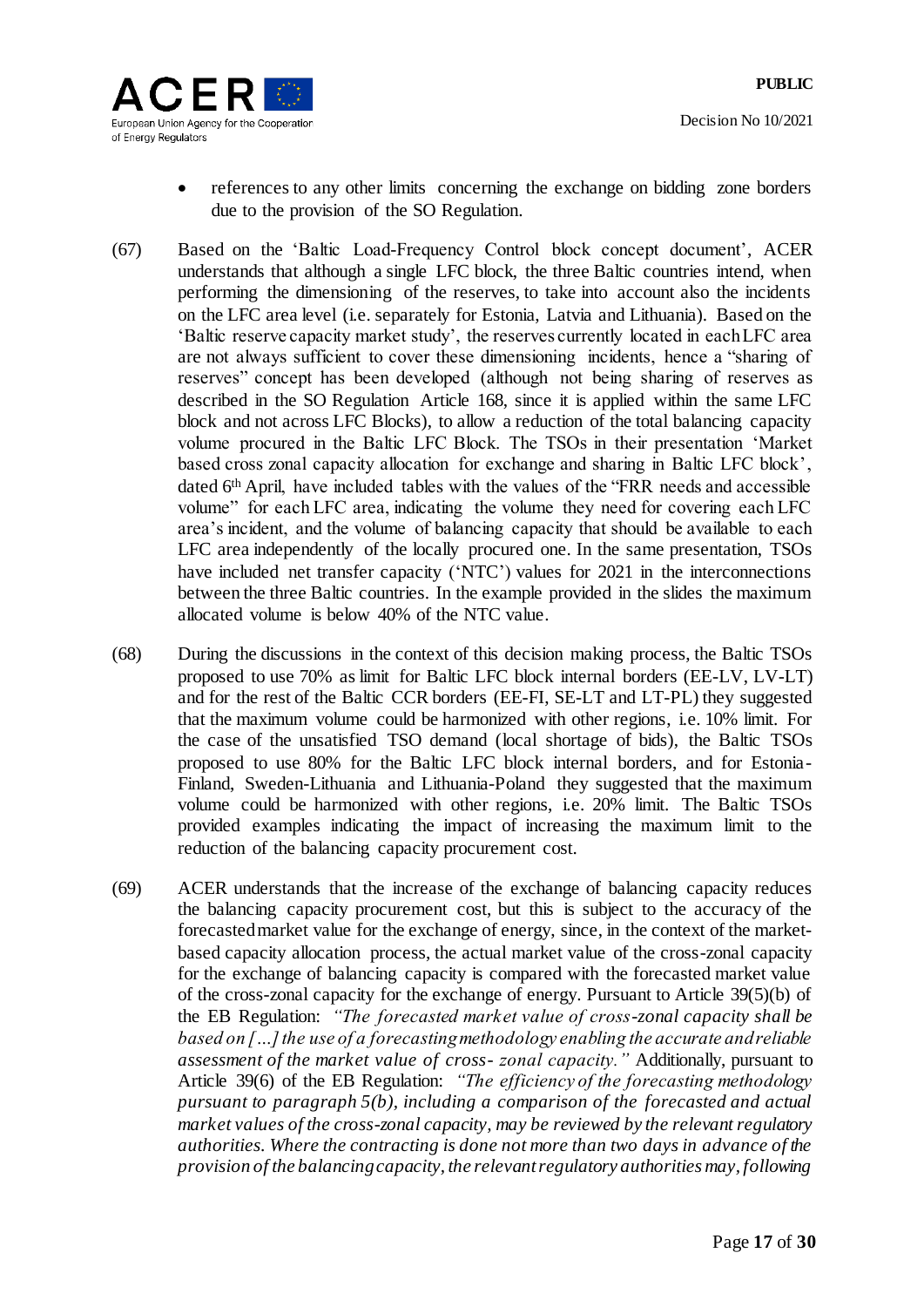

*this review, set a limit other than that specified in Article 41(2)."* The link between the maximum volume of the allocated cross-zonal capacity and the accuracy of the forecasting methodology for the market value of the cross-zonal capacity for the exchange of energy, is related to the protection of the day-ahead market, since the efficiency of the allocation is subject to the accuracy of the forecasting method.

- <span id="page-17-1"></span>(70) Baltic TSOs are in the process of further investigating the cross-zonal capacity allocation methodology, including a study on the forecasted market value for the exchange of energy, and based on the roadmap in Table 27 of the *"Baltic Load-Frequency Control block concept document"* they intend to submit a proposal for amending the current MB CZCA methodology next year. Therefore, ACER suggested in the draft methodology shared with Baltic regulatory authorities and TSOs for the hearing, to introduce (as mentioned above) maximum volume limits for inside the Baltic synchronous area equal to 20% for the default case and 50% in case of local shortage of bids, but also to explicitly specify in the methodology, that before the first application (18 months after the approval of this methodology), an amended proposal should be submitted by the Baltic TSOs with an improved forecasting methodology (together with an assessment on various aspects regarding the accuracy of the new methodology) and subsequently new maximum volume for the allocated cross-zonal capacity (subject to the accuracy of the forecasting method). ACER's intention is to align this process with the one already scheduled by the Baltic TSOs on the submission of the harmonised rules and process for the exchange and procurement of balancing capacity pursuant to Article 33(1) of the EB Regulation (a proposal is expected in Q3 2022) and the application of this market-based allocation process, following the finalisation of the new forecasting methodology (which is expected by the end of this year).
- (71) As mentioned in section [5.4](#page-5-1) both the parties that submitted comments on ACER's preliminary view, dealt with the maximum volume topic. Ei supports ACER's position for protecting the day-ahead market from over-allocation to the balancing capacity market and it suggests that a higher volume should be linked with a more precise forecasting methodology (see Recital  $(27)(a)$  above), while the Baltic regulatory authorities and TSOs propose amendments to the ACER's approach (see Recital [\(26\)](#page-6-1) above).
- <span id="page-17-0"></span>(72) In their note the Baltic regulatory authorities and TSOs highlight once more the importance of allowing a higher volume of allocated cross-zonal capacity for the exchange of balancing capacity or sharing of reserves, by providing evidence on the strong link between (a) the reserve dimensioning in Baltic LFC block, (b) the allocated cross-zonal capacity, and (c) the procured volume of the balancing capacity. In the first table of their note, they present the different values for 20% maximum volume of allocated cross-zonal capacity for the exchange of balancing capacity or sharing of reserves, showing the limited potential for sharing reserves and the impact of it on the total procured volume of balancing capacity. In the second table of their note, they present the required volume of allocated cross zonal capacity to ensure sharing and exchange within the Baltic LFC block, from reduced NTC values considering 70% of maximum NTC values (2021 data). Based on their conclusion: *"Considering the*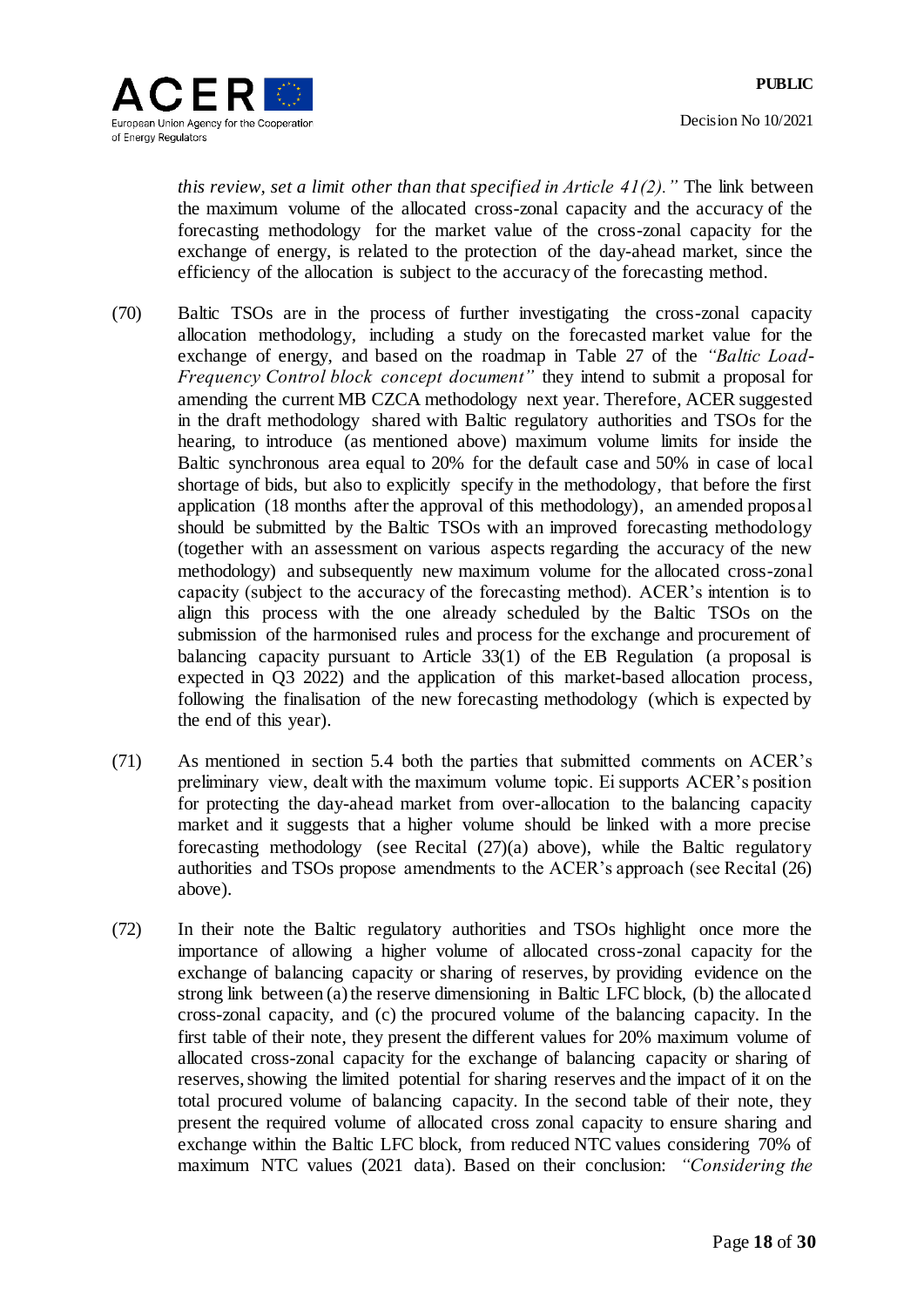

Decision No 10/2021



*results provided in the table 2 maximum limit for allocation of cross zonal capacity shall be not less than 50% in order to ensure required volumes for sharing between Baltic areas"*. It is important to note that ACER understands the concerns expressed by the Baltic TSOs regarding the inability of the LFC areas of the Baltic LFC block to cover their incidents with their local reserves, and to the extent that this considered an operational security issue, it has proposed the maximum volume of the allocated cross-zonal capacity of 50% for the case with local shortage of bids. ACER understands that different LFC areas within an LFC block should ensure that the available reserves can cover any incident in the block, through the geographic distribution of the procured reserves, so in case of an outage the reserve provision stays within the operational security limits. The procurement of balancing capacity could subsequently divert from that distribution by the allocation of cross-zonal capacity. Moreover, it is important to note that ACER has also included an additional provision in Article 7(6) of the Annex I for a fall-back procedure in case of local shortage of balancing capacity to provide additional flexibility to the TSOs to address any issues with operational security limits. However, the cost related aspects of the balancing capacity procurement cannot be the basis of further increase of this limit, as these are linked to the efficient allocation of the cross-zonal capacity, and therefore subject to the limited accuracy of the forecasting methodology for the market value of the cross-zonal capacity for the exchange of energy. The limited accuracy of the forecasting methodology affects also the determination of the direction with the zero market value of cross-zonal capacity for the exchange of energy; thus the proposal by the Baltic regulatory authorities and TSOs for differentiation of the maximum volume of the allocated cross-zonal capacity between the two directions is also subject to a more accurate forecasting methodology.

- (73) As mentioned above, during the consultation on ACER's preliminary view, Ei suggested a separation between the internal Baltic LFC block and the rest of the Baltic CCR borders in case higher than 20% maximum volume is applied (see Recital [\(27\)\(a\)](#page-6-0) above), and reiterated this position during the AEWG consultation phase. As explained in Recital [\(72\)](#page-17-0) above, ACER considers that the level of the maximum limit is linked to the accuracy of the forecasting methodology for the market value of the cross-zonal capacity for the exchange of energy. The current forecasting methodology does not differentiate between borders, nor does it provide any evidence for different performance with respected to its accuracy on a border level. Therefore ACER does not consider that any differentiation on the maximum volume could be justified in this methodology.
- (74) As mentioned above, ACER understands the concerns and supports the Baltic TSOs' choice to proceed with extensive sharing in the LFC block with the aim to have a more efficient procurement of balancing capacity, and also welcomes the transparent approach they have taken with respect to communicating this vision to the market participants. Therefore, ACER's decision to keep these levels of maximum volume of cross-zonal capacity for the exchange of balancing capacity or sharing of reserves should not be understood as blocking this approach. More specifically, ACER considers that the limit of 50%, which applies in case of local shortage of balancing capacity, addresses the operational security concerns, and can be used as an indication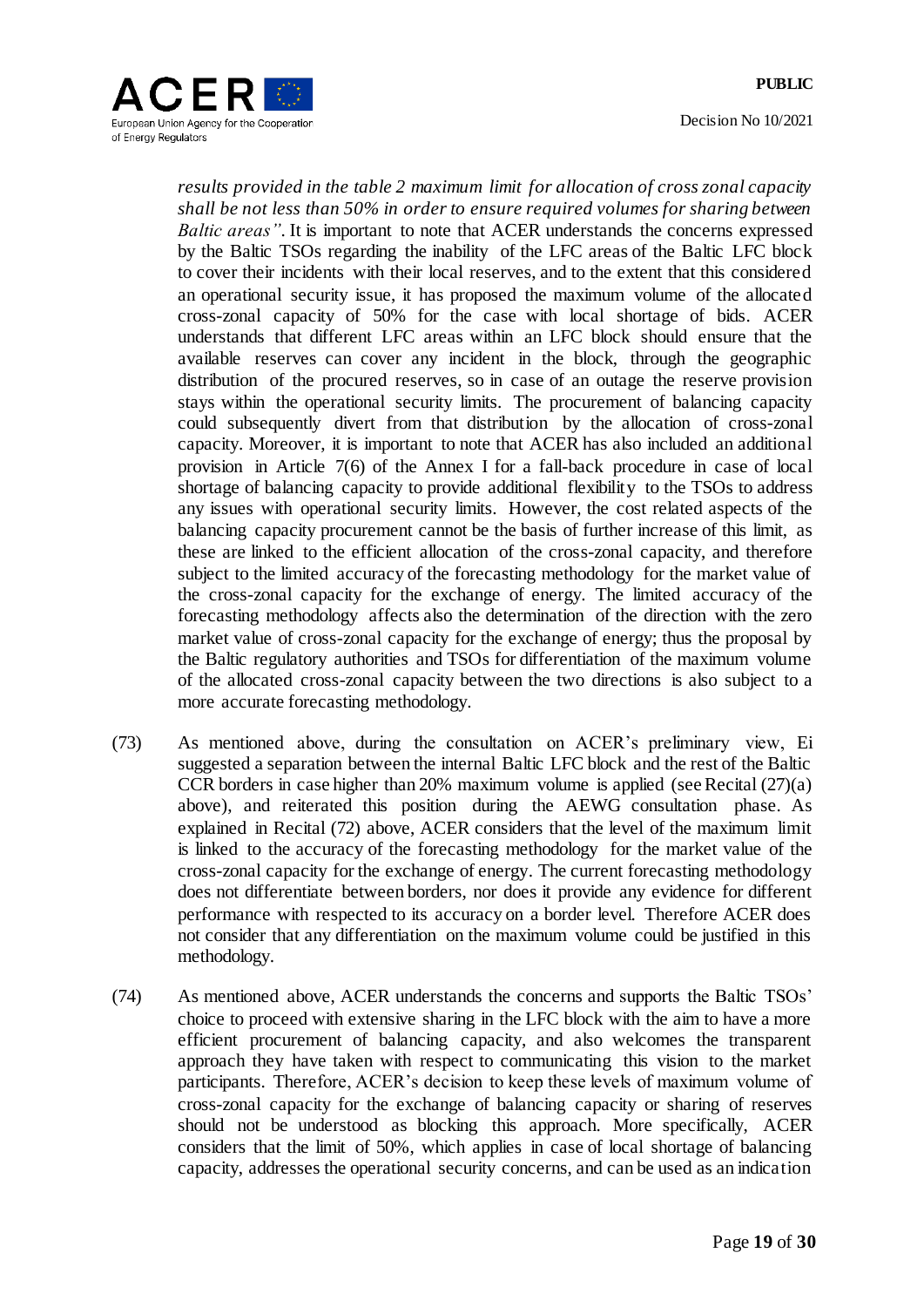

of the balancing capacity that can be shared among the Baltic LFC areas, if there is not sufficient local balancing capacity. On the contrary, the limit of 20%, which is the default limit to be used for the maximum cross-zonal capacity to be allocated to the exchange of balancing capacity, is linked to the efficient functioning of the markets; as such it can only be increased if the Baltic CCR TSOs submit an accurate forecasting methodology for the market value of the cross-zonal capacity for the exchange of energy, which is expected next year.

- (75) In this aspect, ACER highlights that setting a higher maximum limit does not necessarily mean that additional cross-zonal capacity will be allocated for the exchange of balancing capacity or sharing of reserves. The allocation is decided based on efficiency criteria, and the maximum limit is only a constraint to the optimisation problem. Whether the change of the maximum limit will change the outcome of the optimisation problem (i.e. the cross-zonal capacity allocated for the exchange of balancing capacity or sharing of reserves) depends only on the comparison of the economic surpluses of the two markets: the balancing capacity and the day-ahead one (the two markets "compete" for the same cross-zonal capacity). Therefore, the potential future increase should be accompanied by an additional assessment, with respect to how likely reaching a maximum volume of 70% of cross-zonal capacity allocated to the balancing capacity market would be (given that at this level of crosszonal capacity allocation to the exchange of balancing capacity, the economic surplus of the day-ahead market is still lower than the one of the balancing capacity market).
- (76) As mentioned above, during the consultation on ACER's preliminary view, Ei requested a legal analysis for the requirement this Proposal to respect the 70% rule pursuant to Article 16(8) of the Electricity Regulation, and reiterated this position during the AEWG consultation phase. The cross-zonal capacity allocated for the exchange of balancing capacity or sharing of reserves is regulated pursuant to Articles 38 to 42 of the EB Regulation, and has no implications towards the fulfilment of the requirements pursuant to Article 16(8) of the Electricity Regulation. Specifically, the choice whether to allocate the cross-zonal capacity to the exchange of balancing capacity or sharing of reserves does not in any way impose or restrict the application and enforcement of Article 16(8) of the Electricity Regulation. The latter remains under the full responsibility of regulatory authorities. ACER considers any further legal analysis assessing the 70% rule pursuant to Article 16(8) of the Electricity Regulation as out of the scope of this decision.
- (77) Finally, the Baltic regulatory authorities and TSOs proposed during the hearing to set the deadline for Baltic TSOs to submit an amended methodology to 12 months (instead of the 18 months proposed by ACER), as this would enable Baltic TSOs to amendment this methodology simultaneously with the discussions for the development of an EU harmonized cross-zonal capacity allocation methodology, ensuring the needed alignment between the two methodologies and providing a smoother implementation of the EU harmonised methodology in the Baltic CCR. ACER understands that the benefit for adopting this timeline, therefore, it amended this in Annex I.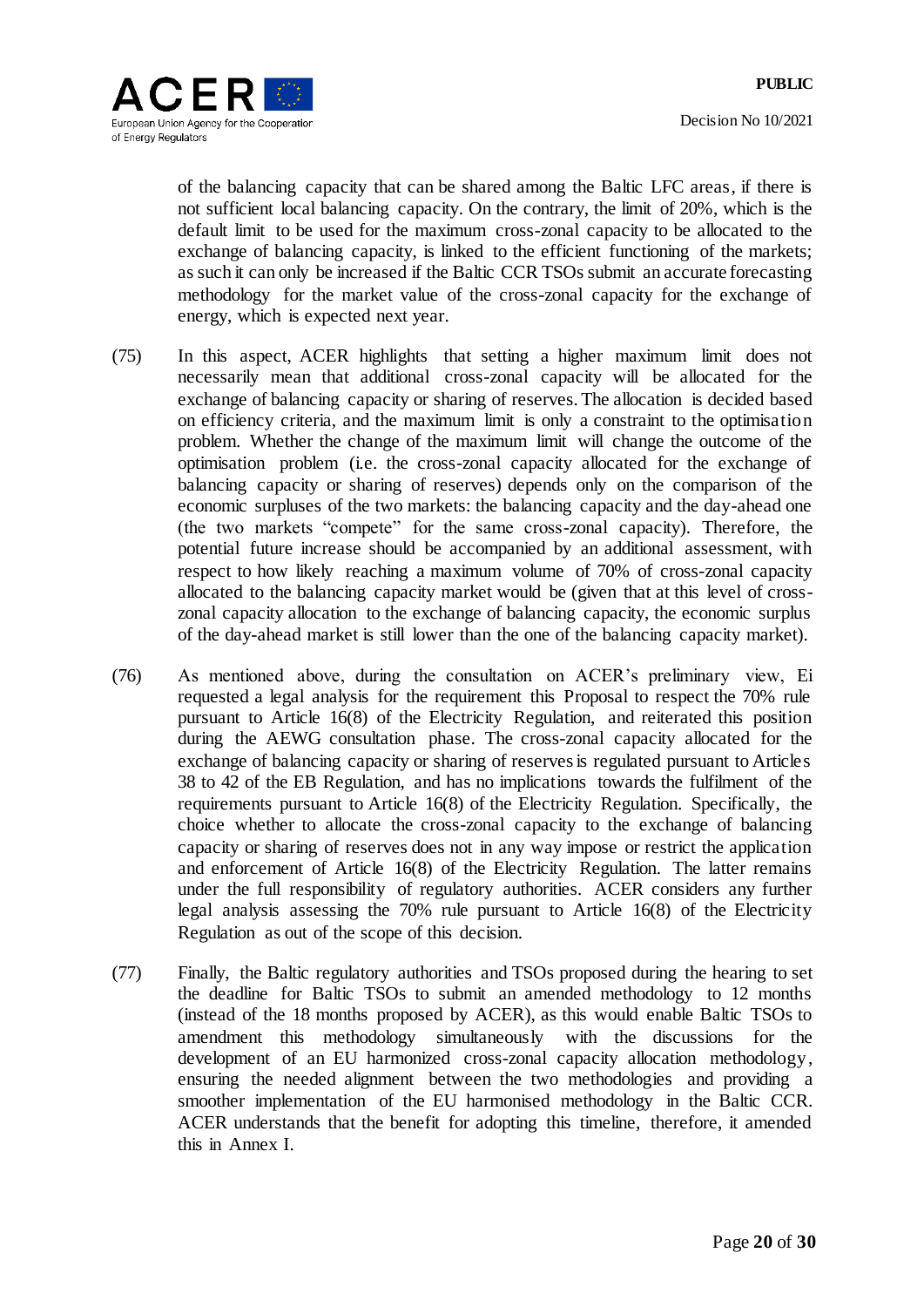

- (78) So ACER has adapted accordingly both Articles 5 and 6 of Annex I to include the process described above for the definition of the maximum volume of the allocated cross-zonal capacity for the exchange of balancing capacity and for the submission of an amended proposal next year.
- <span id="page-20-1"></span>*6.2.2.4. Requirement on the comparison of values of cross-zonal capacity for the market-based allocation process*
- (79) Article 41(3) of the EB Regulation requires the market-based allocation process to be based on the comparison of an actual value of cross-zonal capacity and a forecasted value of cross-zonal capacity for the two relevant markets, energy and balancing capacity. How these values of cross-zonal capacity shall be calculated is specified in Article 39(1), (3), (4) and (5) of the EB Regulation.
- (80) Article 9 of the Proposal describes the determination of the allocated volume of crosszonal capacity for the exchange of balancing capacity or sharing of reserves, by specifying that the objective function of the process is based on a comparison of the two market values: the actual market value of cross-zonal capacity for the exchange of balancing capacity and the forecasted market value of cross-zonal capacity for the exchange of energy. Therefore, the Proposal fulfils the requirement pursuant to Article 41(3) of the EB Regulation. However, ACER amended Article 9 of the Proposal in order to improve the clarity of the text by inserting new provisions (listing analytically the inputs, the constraints, the objective function and the output of the optimisation algorithm for the allocation of the cross-zonal capacity), deleting non necessary parts and improving the wording and structure of the Article.
- (81) Article 7 of the Proposal describes the forecasted market value of cross-zonal capacity for the exchange of energy which is calculated based on the market spread of the reference day. Since the market spread is reflecting the expected differences in market prices of the day-ahead market, the Proposal does fulfil the requirement of Article 39(5) of the EB Regulation related to the comparison of values of cross-zonal capacity for the market-based allocation process. Information on ACER's amendment on Article 7 of the Proposal and the requirements related to the forecasted market value of cross-zonal capacity can be found in section [6.2.3.](#page-25-1)
- <span id="page-20-0"></span>(82) Article 8 of the Proposal describes that the actual market value of cross-zonal capacity for the exchange of balancing capacity or sharing of reserves is calculated by considering the economic surplus based on balancing capacity bids and the TSO demand. Therefore, the Proposal fulfils the requirement pursuant to Article 39(3) of the EB Regulation. Since the principle of economic surplus from the exchange of balancing capacity or sharing of reserves is also covering the avoided costs of procuring balancing capacity through the sharing of reserves, the Proposal also fulfils the requirement of Article 39(4) of the EB Regulation. ACER made amendments to the related definitions used in Article 8 of the Proposal, including deleting the definition of market value of cross-zonal capacity for the exchange of balancing capacity or sharing of reserves and introducing the definition of economic surplus for the exchange of balancing capacity or sharing of reserves for enhancing clarity and consistency. Following the consultation with Baltic regulatory authorities and TSOs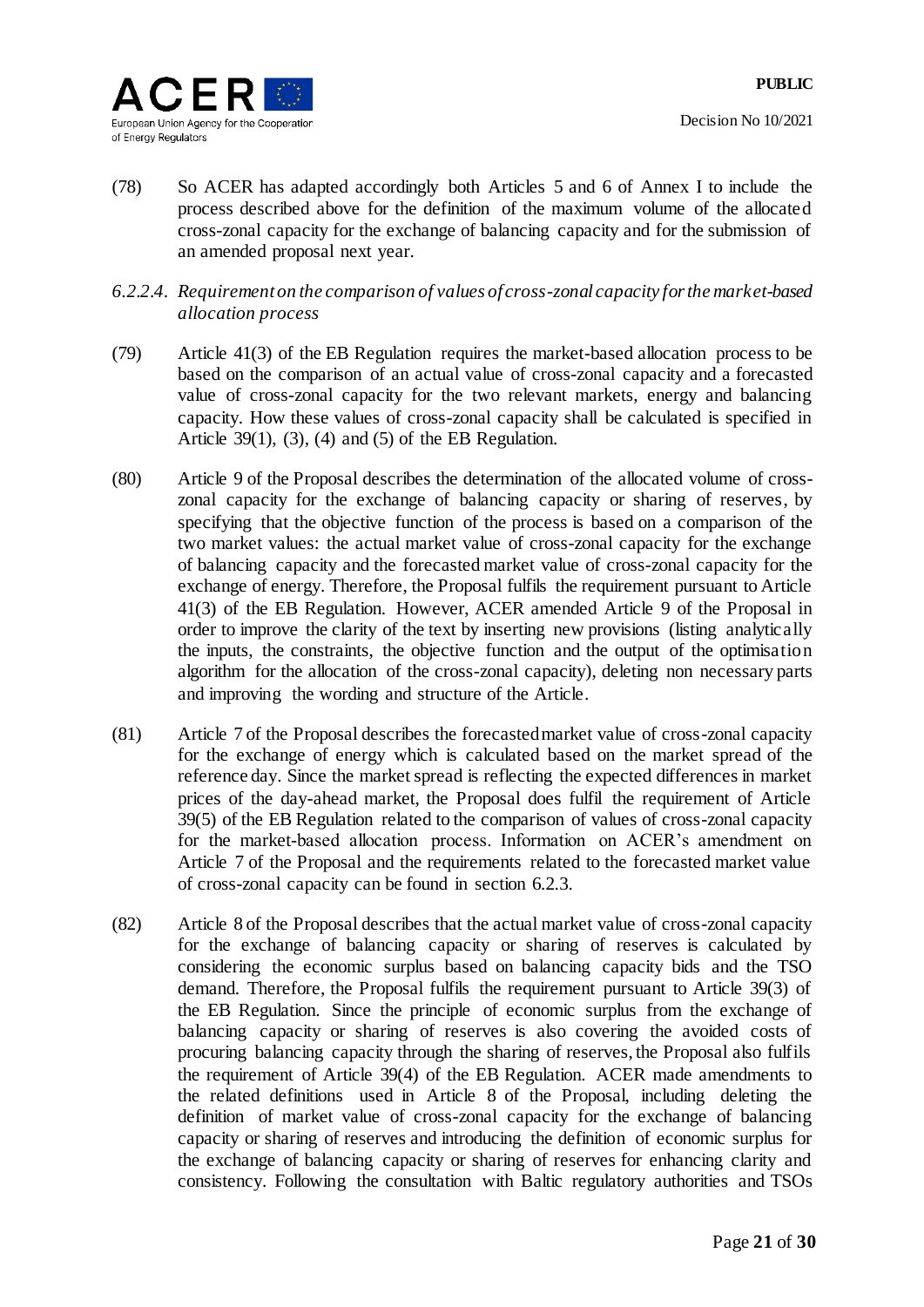

and their agreement, ACER further added to Article 8 of the Proposal provisions for the possibilities of a flexible TSO demand and specified that, by default, TSOs shall not put a price on their demand in the market-based allocation process. Besides the possible consideration of an indivisible balancing capacity bid for decreasing the overall procurement costs and for sharing of reserves, ACER also introduced a provision which allows TSOs to optimise their procurement among different products. While on a long-term, ACER deems the inclusion of all relevant bids for different standard balancing capacity products in the same process and the optimisation among them performed at a regional level as the most efficient solution,, ACER allows a step wise approach towards this target, where local efficient solutions can be applied in parallel. Therefore, ACER added an exemption which allows TSOs to link a TSO demand within the marked-based allocation process to firm balancing capacity bids from a parallel procurement process not participating in the marked-based allocation process. To incentivise a first step towards a full integration in the marked-based allocation process, ACER limited such external links to standard balancing capacity products. Moreover, such a link is only possible if lower quality products are substituted, meaning that an automatic frequency restoration reserve ('aFRR') standard balancing capacity product may substitute an mFRR standard balancing capacity product, while the opposite is not possible. In line with Ei's request for further clarification (see Recital  $(27)(b)$ ), the requirement that follows an aFRR standard balancing capacity product bid is the submission of aFRR standard balancing energy product bids for a certain period, and so is the case for an mFRR standard balancing capacity product bid. Although an aFRR standard balancing energy product bid may be activated in the place of an mFRR standard balancing energy product bid, the opposite is not possible as the characteristics of the aFRR standard balancing energy product bid are technically more challenging (e.g. the full activation time). The relevant added provision in Article 7(4)(b) of Annex I therefore allows TSOs to profit from efficiency gains by linking their demand of two parallel procured standard balancing capacity products (also to outside the market-based allocation process) as long as other TSOs are not ready yet to participate in a balancing capacity cooperation for both standard balancing capacity products. For the needed transparency of such process, ACER added a requirement in Article 12(4) of Annex I to publish the relevant information linked to such increase of a TSO demand. Moreover, ACER deems it necessary to add relevant provisions for cases of insufficient local balancing capacity bids to cover a TSO's demand in Article 7(6) and (7) of Annex I. Since the TSOs' demand should be fixed without the general possibility to introduce price caps, these additional paragraphs describe how the actual market value of cross-zonal capacity for the exchange of balancing capacity or the sharing of reserves should be considered in case of a local shortage of bids. The technical price limit included in the definition is referring to a mathematic maximum for the algorithm to function without having the purpose of limiting price formation. As the TSO demand is inelastic, this technical price limit will only affect the allocation in case of a shortage of local bids to cover the TSO demand even after applying the market-based allocation process. Additionally, ACER added a reference for the provision of a fallback procedure, described under the methodology pursuant to Article 33(1) of the EB Regulation, if a local demand cannot be met after applying the market-based allocation process described in this methodology. ACER also included a provision for setting a technical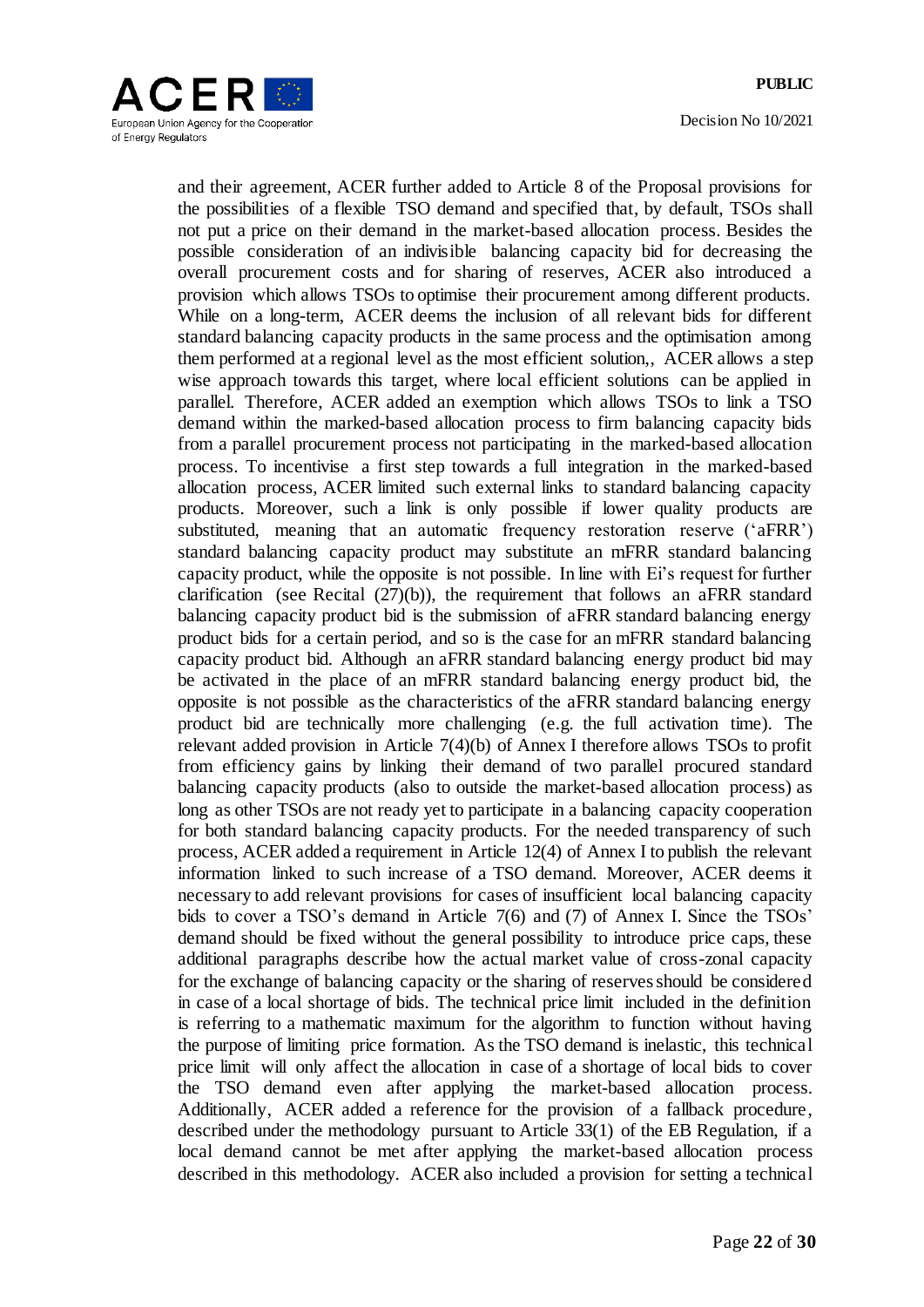

price limit for balancing capacity for the sole purpose of calculating the change of economic surplus from the exchange of balancing capacity or sharing of reserves in the explicit case of a simultaneously having a scarcity situation in day-head and having local shortage of bids in the balancing capacity market. This provision was added to address Article 41(4) of the EB Regulation, which requires equal treatment of the cross-zonal capacity allocated for the exchange of energy and for the exchange of balancing capacity or sharing of reserves. Any other amendments related to this requirement can be found in the next section.

- <span id="page-22-0"></span>*6.2.2.5. Requirement on the equal treatment between the exchange of energy and the exchange of balancing capacity or sharing of reserves*
- (83) Article 41(4) of the EB Regulation requires that the pricing method, the firmness regime and the sharing of congestion income for the cross-zonal capacity allocated for the exchange of balancing capacity or sharing of reserves via the market-based allocation ensures equal treatment with the cross-zonal capacity allocated for the exchange of energy. Articles 10, 11 and 12 of the Proposal aim to fulfil this requirement
- *6.2.2.5.1. Firmness regime for the cross-zonal capacity allocated for the exchange of balancing capacity or sharing of reserves*
- (84) Article 11 of the Proposal describes the firmness regime for cross-zonal capacity allocated for the exchange of balancing capacity or sharing of reserves and how to deal with its related costs. The described process in this article does address the requirement of Article 41(4) of the EB Regulation, since it is using the same rules for ensuring firmness and sharing related costs as used for the cross-zonal capacities allocated for the exchange of energy.
- *6.2.2.5.2. Pricing method for the cross-zonal capacity allocated for the exchange of balancing capacity or sharing of reserves*
- (85) Article 10 of the Proposal describes the pricing of cross-zonal capacity allocated for the exchange of balancing capacity or sharing of reserves. To ensure the equal treatment between cross-zonal capacity allocated for the exchange of balancing capacity or sharing of reserves and allocated for the exchange of energy in accordance with Article 41(4) of the EB Regulation and establish a process which can also apply to a flow-based allocation environment, ACER deemed it necessary to amend the article on pricing of cross-zonal capacity. The wording of Article 10 of the Proposal was changed to provide a description of pricing principles which is also suitable for the flow-based approach.
- *6.2.2.5.3. Congestion income for the cross-zonal capacity allocated for the exchange of balancing capacity or sharing of reserves*
- (86) Article 12 of the Proposal describes the sharing of congestion income for cross-zonal capacity that has been allocated for the exchange of balancing capacity or sharing of reserves. More specifically, Article 12 of the Proposal includes a 50%-50% sharing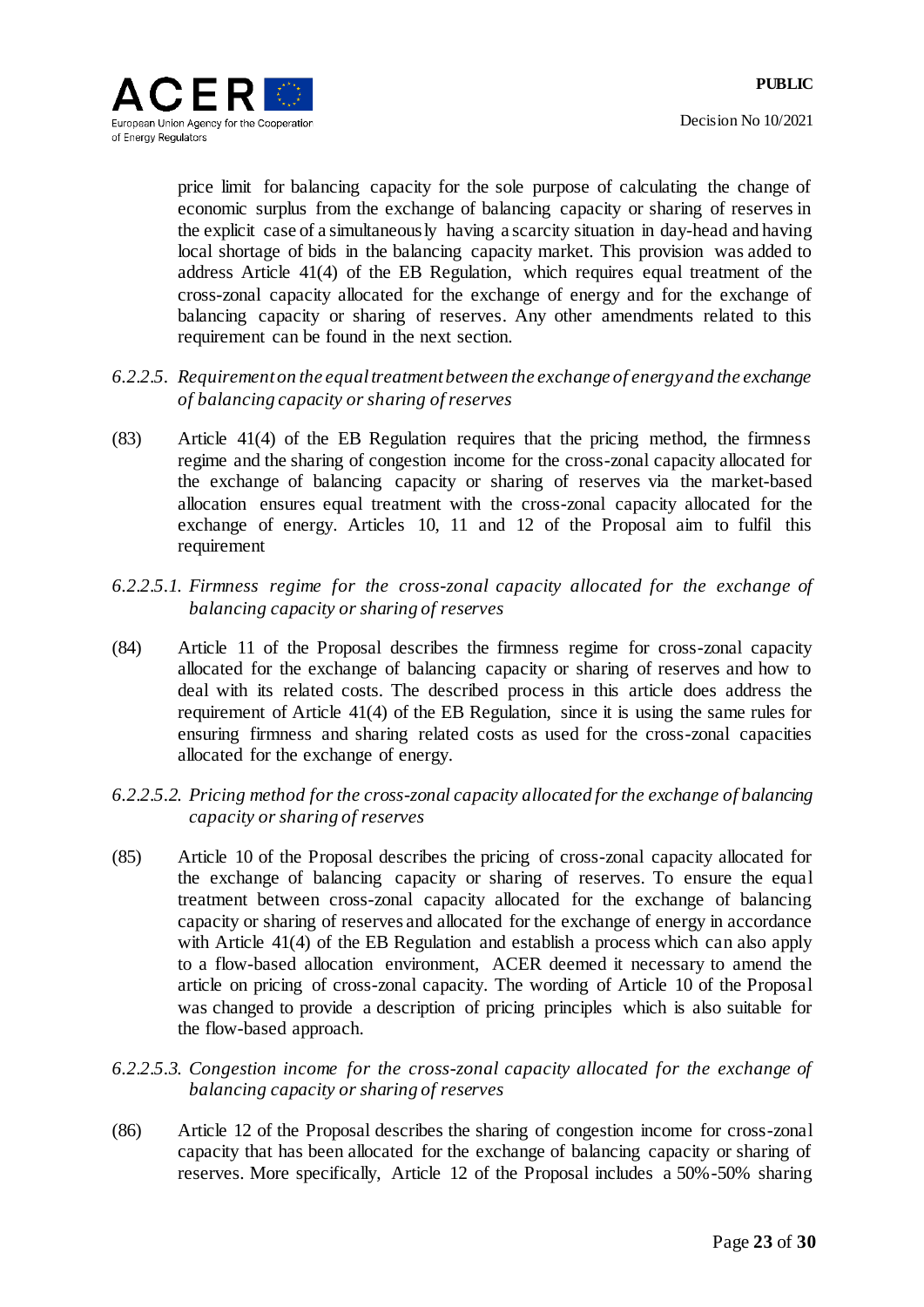

rule for congestion income within the balancing capacity timeframe. Given the possibility of a flow-based capacity calculation in the Baltic CCR (not concluded yet in the Baltic CCR) and the possible issue of missing money for the remuneration of long-term transmission rights, ACER proposed, during the consultation with Baltic regulatory authorities and TSOs, the congestion income to be considered day-ahead congestion income and be shared in accordance with the methodology pursuant to Article 73 of the CACM Regulation. Such approach also ensures equal treatment between the exchange of energy and the exchange of balancing capacity or sharing of reserves, pursuant to Article 41(4) of the EB Regulation.

- (87) Ei in its submission during the hearing requested further clarifications on the process for including the congestion income form the exchange of balancing capacity or sharing of reserves, to the day-ahead congestion income, as mentioned in Recital [\(27\)\(c\),](#page-6-0) which reiterated during the AEWG phase. ACER deems that the general principles of the methodology pursuant to Article 73 of the CACM Regulation already provides sufficient details on how to share congestion income of the market-based allocation process to meet the requirement of Article  $41(1)(c)$  of the EB Regulation and does not deem it necessary to explicitly repeat the approach of the existing methodology pursuant to Article 73 of the CACM Regulation in Annex I. However, ACER acknowledges that the methodology pursuant to Article 73 of the CACM Regulation should be amended to consider the congestion income from the marketbased allocation process together with the congestion income from the single dayahead coupling. ACER is of the opinion that the relevant detail on how to amend the methodology pursuant to Article 73 of the CACM Regulation should be addressed in the context of the amendment of the methodology pursuant to Article 73 of the CACM Regulation.
- (88) Following this, ACER considers it sufficient to address the congestion income from balancing capacity per application of the market-based allocation process pursuant to Article 38(1) of the EB Regulation which would be equally applicable for a flowbased and NTC approach. While treating the congestion income from balancing capacity as congestion income from day-ahead will largely address the missing money problem, ACER acknowledges the possibility of a remaining risk of missing money for the remuneration of long-term transmission rights.
- (89) Therefore, ACER proposed in the draft version of the methodology, which was shared with the Baltic regulatory authorities and TSOs during the hearing, that TSOs should assess on an annual basis this risk, performing a comparison between the congestion income from the exchange of balancing capacity or sharing of reserves with the congestion income that could have been generated in case the cross-zonal capacity that has been allocated for the exchange of balancing capacity or sharing of reserves, had been allocated to the day-ahead market. Ei in its submission during the hearing, as mentioned in Recital [\(27\)\(c\)](#page-6-0) suggested to change the frequency of this assessment and to also clarify the comparison process, which was further specified in the scope of the consultation of the AEWG as mentioned in section [5.5.](#page-7-0) ACER proposed the annual basis in order to smoothen the effect of the missing money issue. However, taking into account the input provided during the hearing, ACER changed the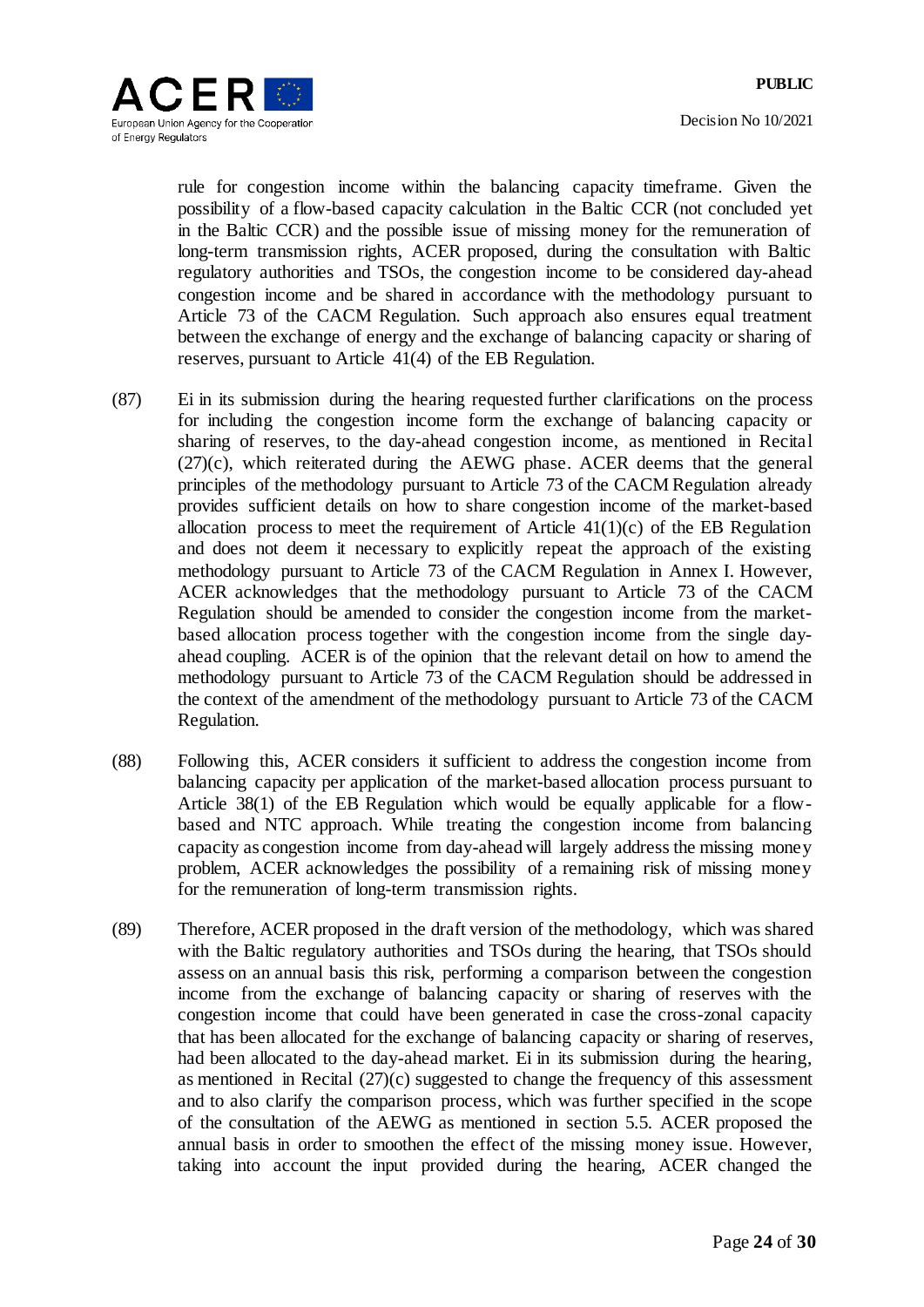Decision No 10/2021



frequency of the comparison to a monthly basis, since this is also considered a sufficient time period for assessing the risk of missing money. During the AEWG consultation phase, Ei requested that the comparison described in Article 11(3) of Annex I should be more specific. ACER would like to clarify its understanding that this comparison should use the actual results of the single day-ahead coupling (i.e. the basis for the remuneration of long-term transmission rights) and consider this price for the cross-zonal capacity in the single day-ahead coupling for the amount of crosszonal capacity which was allocated for the exchange of balancing capacity and sharing of reserves (i.e. amount of cross-zonal capacity, which may be missing to balance the amount of allocated long-term transmission rights which needs to be remunerated). ACER agrees with Ei that the total impact on cross-zonal capacity of the CCR should be addressed by such comparison and confirms that this is addressed by Article 11(3) of Annex I (ACER understands that in case of flow-based cross-zonal capacity the impact is related to critical network elements and not to individual bidding zone borders)

- (90) Moreover, ACER understands that TSOs allocating cross-zonal capacity for the exchange of balancing capacity or sharing of reserves, may opt for safeguarding themselves against this missing money risk, hence they may take this parameter into account, when allocating the cross-zonal capacity. ACER understands that the missing money for the remuneration of long-term transmission rights in the process of sharing congestion income can have an impact on the costs for the exchange of balancing capacity or sharing of reserves. Therefore, ACER added Article 8(2)(d) to Annex I as well as the related publication provision in Article 12(6) of Annex I.
- (91) While ACER expects the congestion income from balancing capacity to be higher than in day-ahead in most cases due to the application of the mark-up in the forecasted market value of the cross-zonal capacity for the exchange of energy, ACER is of the opinion that the remaining risk should be carried by the TSOs profiting from the exchange of balancing capacity and sharing of reserves as described under Article 11(4) of Annex I: *"the TSOs of a cooperation applying the market based process in accordance with Article 38(1) of the EB Regulation should pay a compensation to the single day ahead coupling to cover such deficit"*. However, since the (flow-based) cross-zonal capacities allocated for the exchange of balancing capacity and sharing of reserves are not exclusively provided by the TSOs applying the market-based allocation process but could also be provided from TSOs outside of this application, ACER is of the opinion that the benefits from the use of this cross-zonal capacities shall be shared among all Baltic TSOs. This is not an issue for the NTC approach, but ACER considers important to make the methodology applicable for both capacity calculation approaches.
- (92) For these reasons ACER replaced Article 12 of the Proposal with Article 11 of Annex I and made the abovementioned amendments in Articles 8 and 12 of Annex I.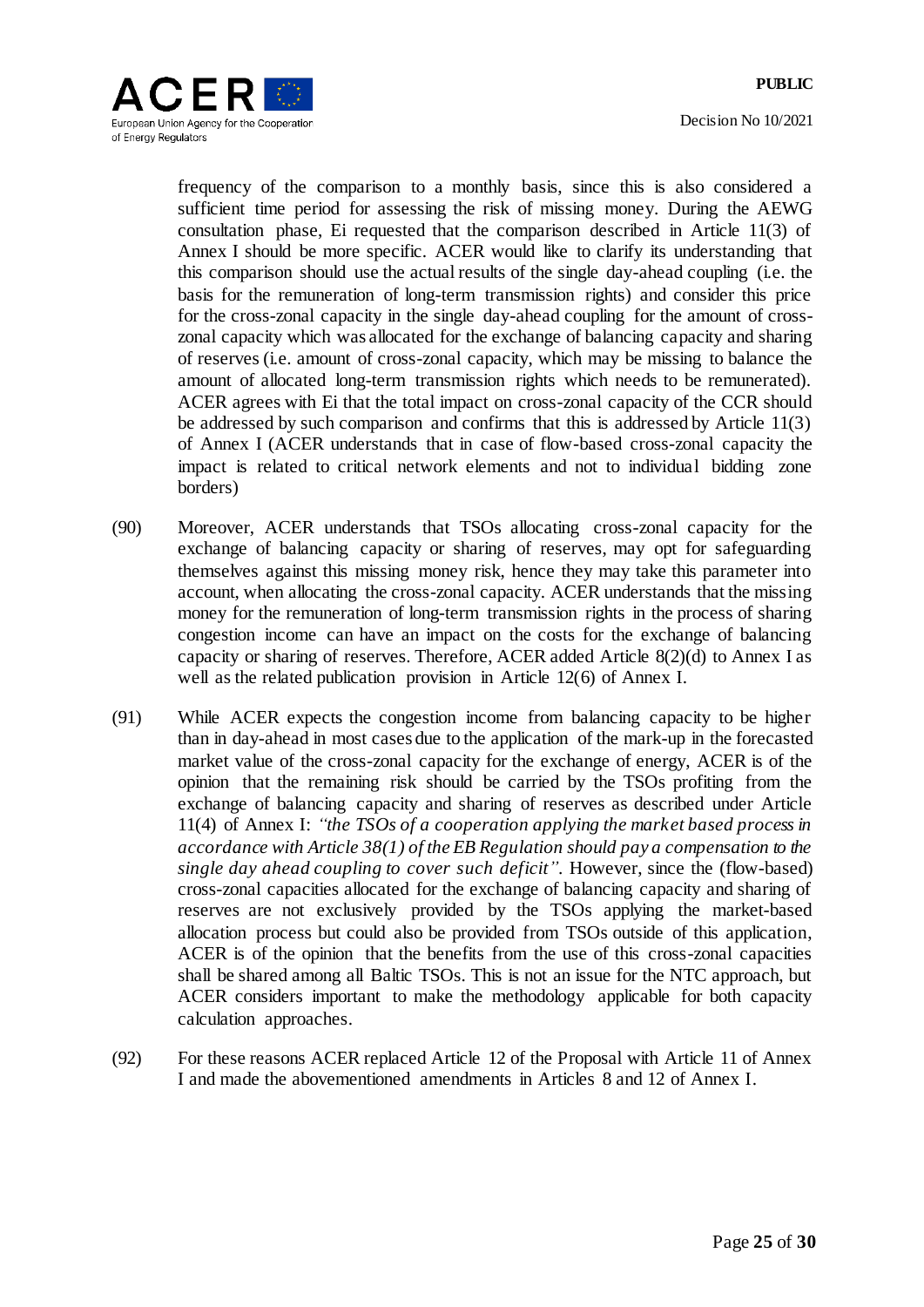

## *6.2.2.6. Requirement on the use of cross-zonal capacity allocated for the exchange of balancing capacity or sharing of reserves*

- (93) Article 41(5) of the EB Regulation requires that cross-zonal capacity, which is allocated to the exchange of balancing capacity or sharing of reserves by the marketbased allocation process, shall only be used for the associated exchange of balancing energy. Articles 38(4) and (9) of the EB Regulation set further requirements on the use of cross-zonal capacity for the exchange of balancing capacity or sharing of reserves.
- <span id="page-25-2"></span>(94) The Proposal addresses these requirements pursuant to Article 38(4) and 38(9) of the EB regulation. However, they were placed in different Articles, not relevant with the content. Therefore, ACER included two paragraphs fulfilling these requirements under Article 3 in Annex I listing, the principles for applying market-based capacity allocation process.
- <span id="page-25-1"></span>6.2.3. Assessment of the requirements for the forecasted market value of cross-zonal capacity
- (95) Article 39(5) of the EB Regulation sets the requirements on how to determine the forecasted market value of cross-zonal capacity. The forecast shall be based on the differences in day-ahead market prices of the relevant bidding zones. When calculating this forecasted value, additional relevant factors influencing demand and generation patterns in the different bidding zones shall be taken into account. The calculation can either be done by using transparent market indicators that disclose the market value of cross-zonal capacity (Article  $39(5)(a)$  of the EB Regulation) or by using a forecasting methodology enabling the accurate and reliable assessment of the market value of cross-zonal capacity (Article 39(5)(b) of the EB Regulation).
- (96) Article 7 of the Proposal describes a method using the day-ahead market price spread between biddings zones from the reference day. Therefore, the Proposal applies the principle in accordance with Article 39(5) of the EB Regulation and fulfils the requirement to base the forecasted market value on day ahead market price differences between relevant bidding zones. To cope with possible inaccuracy of this method due to short term changes in the demand and generation patterns, Article 7(2) of the Proposal includes a fixed mark-up on the value of the reference day. Even though it is likely that the proposed method can be improved in terms of accuracy, such potential improvements are currently linked to significant uncertainties. Therefore, ACER agrees with further analysis as proposed by the Baltic TSOs, it considers important also the closely monitoring after the implementation, when there is more certainty on the impact of the applied process. To ensure this monitoring process, ACER added a paragraph to Article 12 of Annex I for the provision of a yearly report on the efficiency of the forecasting method by TSOs and an additional preliminary report by 3 months after the initial go-live.
- <span id="page-25-0"></span>(97) As mentioned above in section [6.2.2.3,](#page-14-0) in the context of the discussion for the maximum volume, and in particular in Recital [\(70\),](#page-17-1) Baltic TSOs are in the process of further investigating the cross-zonal capacity allocation methodology, including a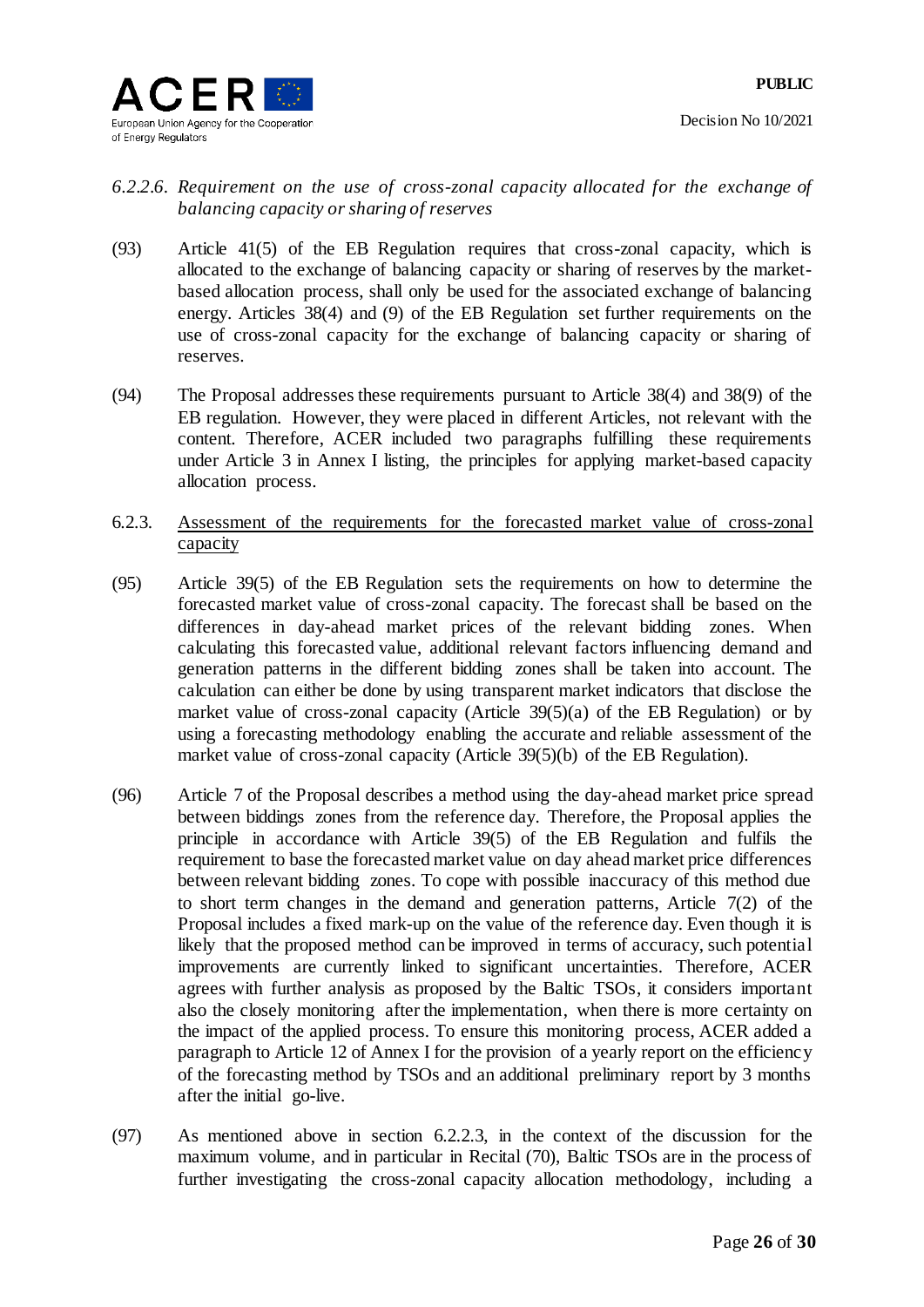

study on the forecasted market value for the exchange of energy, and based on the roadmap in Table 27 of the *"Baltic Load-Frequency Control block concept document"* they intend to submit a proposal for amending the current MB CZCA methodology next year. Therefore, ACER added a new paragraph in Article 6 of Annex I, where is specifies that before the first application (12 months after the approval of this methodology), an amended proposal should be submitted by the Baltic TSOs with a new forecasting methodology (together with an assessment on various aspects regarding the accuracy of the new methodology).

- 6.2.4. Amendments necessary to ensure legal clarity and consistency with existing legal provisions
- <span id="page-26-0"></span>(98) ACER amended Article 1 of the Proposal to improve the wording, clarify the scope of this methodology and clarify how this methodology can be applied. Further, ACER added the Article 1(6) of Annex I to specify that this methodology applies also to integrated scheduling process bids submitted in central dispatch systems, to the extent they are converted to standard balancing capacity product bids. This added paragraph also replaced related paragraphs in the Proposal addressing the central dispatch system.
- (99) Besides some general improvements of wording, ACER amended Article 2 of the Proposal by:
	- deleting the definitions for balancing capacity cooperation, allocation of crosszonal capacity, use of cross-zonal capacity, release of cross-zonal capacity, market value of cross-zonal capacity for the exchange of energy in SDAC, market value of cross-zonal capacity for the exchange of balancing capacity or sharing of reserves, which are terms either redundant or already used in the EB Regulation;
	- introducing a definition for TSO demand;
	- introducing a definition of economic surplus from the exchange of balancing capacity or sharing of reserves to implement the amendments described in Recital [\(82\);](#page-20-0)
	- introducing the definitions of the mark-up, the reference day, the positive forecast error, in line with the terms used in Article 7 of the Proposal; and
	- clarifying the reference to cross-zonal capacities.
- (100) ACER deleted Article 5 of the Proposal, which described the process and timeframe of the market-based allocation process, to improve the structure of this methodology and leave the further description of the timeframe to the proposal for application of this methodology pursuant to Article 38(1) of the EB Regulation. The relevant content of the provisions of Article 5 have been moved to other Articles of the methodology (e.g. provisions on gate closure time, as addressed in section [6.2.2.1,](#page-11-0) to Article 3 of Annex I; provisions for central dispatch, as addressed in Recital [\(98\),](#page-26-0) to Article 1 of Annex I; parts of Article 5(2) of the Proposal on the cross-zonal capacity allocation process were moved to Article 8 of Annex I)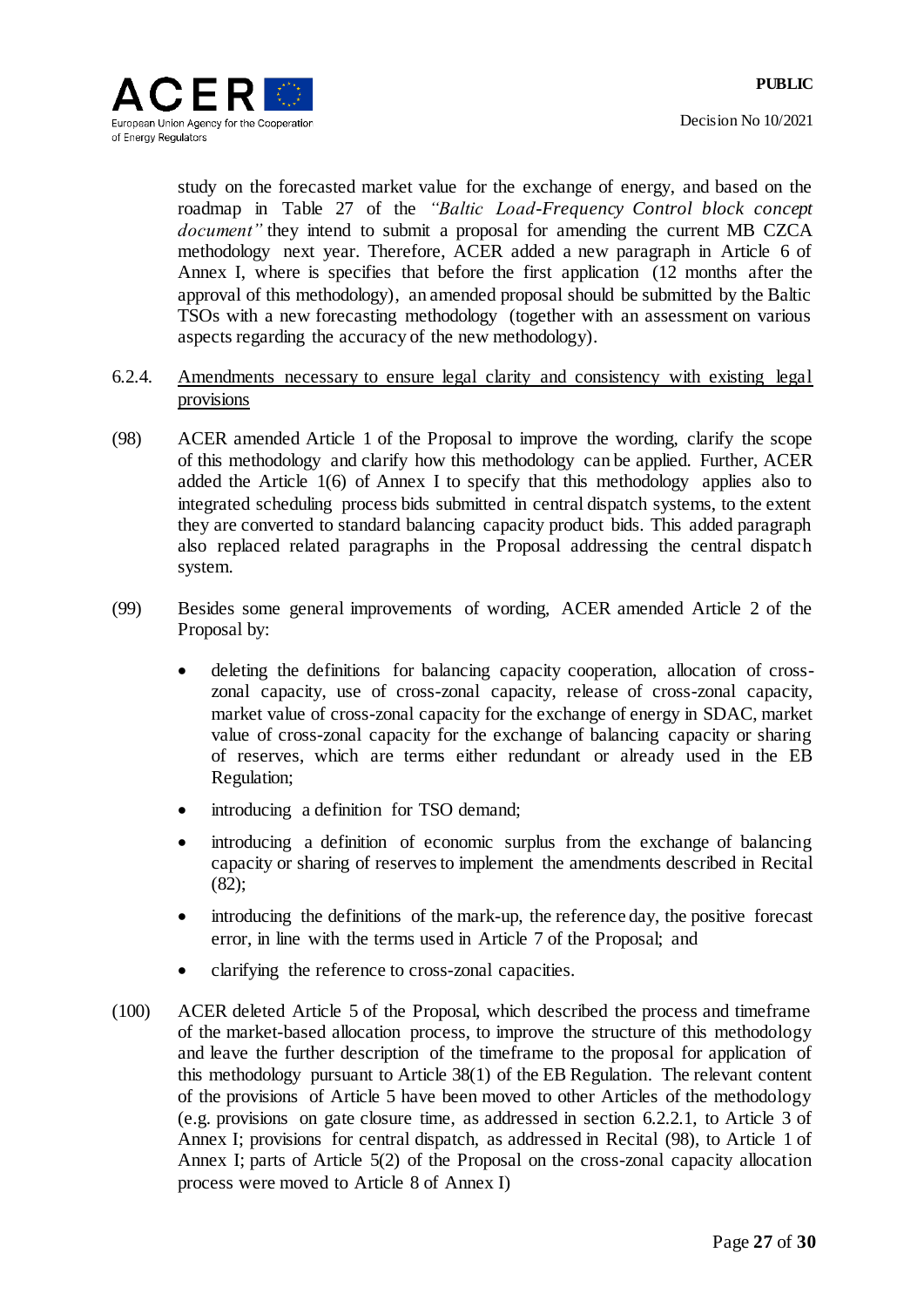

- (101) Besides the amendments already mentioned in Recitals [\(54\),](#page-12-0) [\(56\)](#page-13-0) and [\(94\),](#page-25-2) ACER further amended Article 3 of the Proposal by adding relevant the provisions on linking in Article 3(6) of Annex I, deleting non relevant content and by improving the wording and further clarifying general principles for applying the market-based allocation process. For ensuring the effectiveness of the market-based allocation process, ACER deemed it necessary to further add a provision under Article 3(7) of Annex I ensuring the compatibility between the cross-zonal capacity allocation function and the capacity procurement optimisation function.
- (102) ACER amended Article 13 of the Proposal to include all necessary publication processes of TSOs applying the market-based allocation process. Hence, ACER added one paragraph regarding the publication of the applicable default limits for the maximum volume of allocated cross-zonal capacity for the exchange of balancing capacity or sharing of reserves on the relevant bidding zone borders and one paragraph describing the requirement for publishing an annual report to assess the efficiency of the forecasting method, including a description of the content of such report.
- (103) Besides the explicitly mentioned amendments, ACER provided some additional amendments to improve the wording, clarity and structure of the Proposal and deleting out of scope passages.
- 6.2.5. Assessment of the requirements for consultation, transparency and stakeholder involvement
- *6.2.5.1. Consultation and involvement of stakeholders*
- (104) When drafting the Proposal, the TSOs aimed at addressing the requirements from Article 10 of the EB Regulation regarding the involvement of stakeholders.
- (105) As indicated in Recital [\(6\)](#page-1-0) above, the TSOs fulfilled the requirements of Article 10(4) of the EB Regulation, since stakeholders were consulted on the draft of the first proposal pursuant to Article  $10(1)$  of the EB Regulation. This involvement took place during a public consultation, which ran from 4 October 2019 to 4 December 2019. In addition, the regulatory authorities were regularly informed and consulted pursuant to Article 10(1) of the EB Regulation. The justifications regarding the consideration given to the views expressed by stakeholders during the public consultation in the drafting of the Proposal were provided in a separate document and submitted to the regulatory authorities.
- *6.2.5.2. Publication and transparency*
- (106) The Proposal fulfils the requirements on publication and transparency in accordance with Article 7 of the EB Regulation, as pursuant to Article 14 of the Proposal the Baltic TSOs shall publish this methodology for market-based capacity allocation after its approval.
- (107) Moreover, Article 13 of the Proposal summarises the publication requirements related to the market-based allocation. The provided deadlines and timings in this article are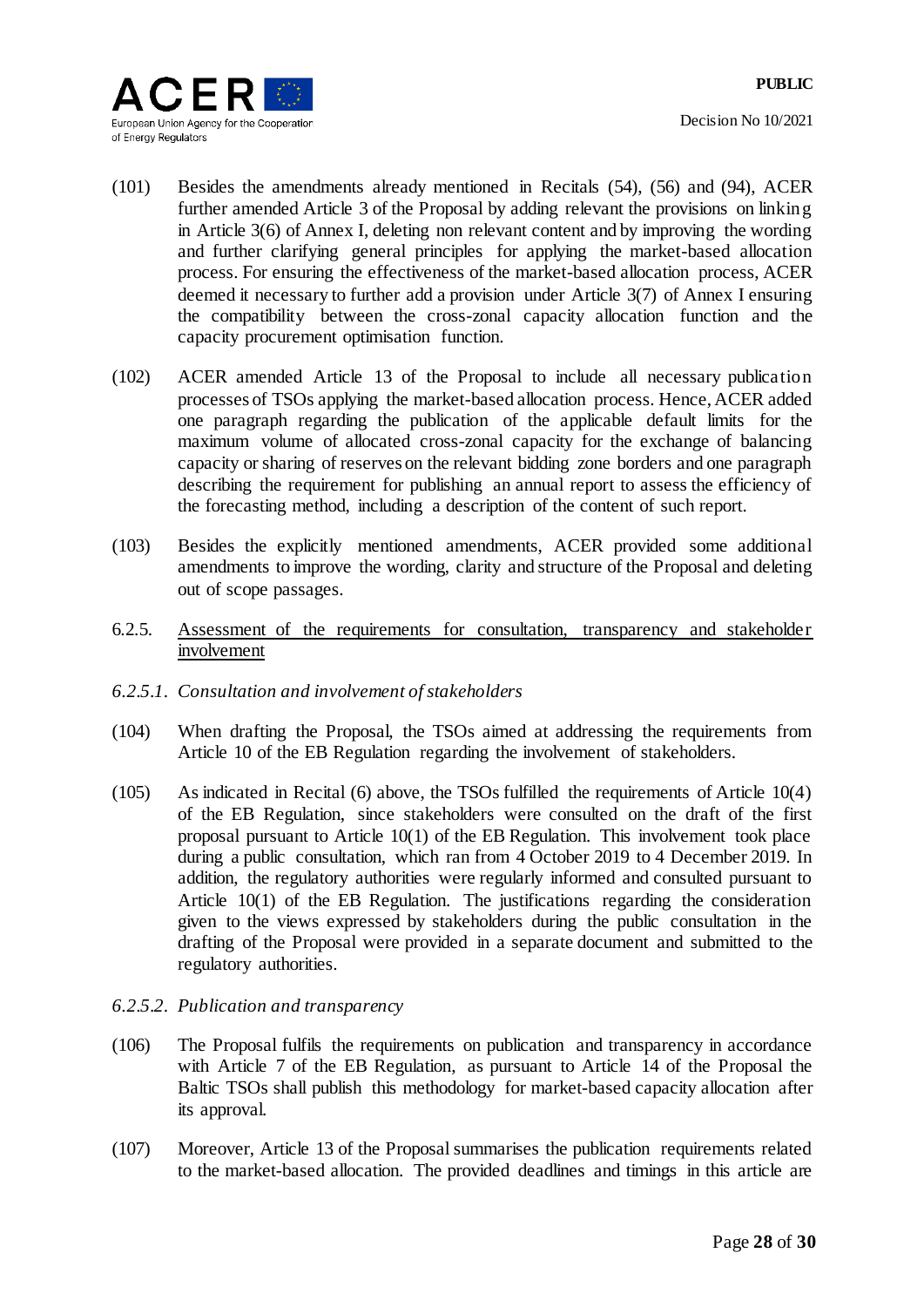meeting the requirements of Article 12 of the EB Regulation. However, ACER introduced amendments to this article to improve the wording, provide more clarity on publication processes and added several provisions to ensure sufficient transparency of the market-based allocation process and allow for sufficient possibility of monitoring the effectiveness of this process.

(108) During the discussion with all regulatory authorities in the framework of the AEWG, as mentioned in section [5.5,](#page-7-0) the regulatory authorities of Denmark and Sweden proposed to add a publication requirement for monitoring the impact cross-zonal capacity allocation for the exchange of balancing capacity and sharing of reserves has on the price formation on the single day-ahead coupling market. Such provision should allow for better supervision regarding cases of misconduct in bidding behaviour of market participants with market power. ACER agrees and added the relevant requirement in Article 12(8)(c) of Annex I.

## **7. CONCLUSION**

- (109) For all the above reasons, ACER considers the Proposal in line with the requirements of the EB Regulation, provided that the amendments described in this Decision are integrated in the Proposal, as presented in Annex I.
- (110) Therefore, ACER approves the Proposal subject to the necessary amendments and to the necessary editorial amendments. To provide clarity, Annex I to this Decision sets out the Proposal as amended and approved by ACER,

HAS ADOPTED THIS DECISION:

## *Article 1*

The market-based allocation process of cross-zonal capacity for the exchange of balancing capacity for the Baltic CCR in accordance with Article 41(1) of Regulation (EU) 2017/2195 is adopted as set out in Annex I to this Decision.

## *Article 2*

This Decision is addressed to AS Augstsprieguma tīkls, Elering AS, Fingrid Oyj, Litgrid AB, Polskie Sieci Elektroenergetyczne S.A. and Svenska kraftnät.

Done at Ljubljana, on 13 August 2021.

## *- SIGNED -*

*Fоr the Agency The Director*

C. ZINGLERSEN